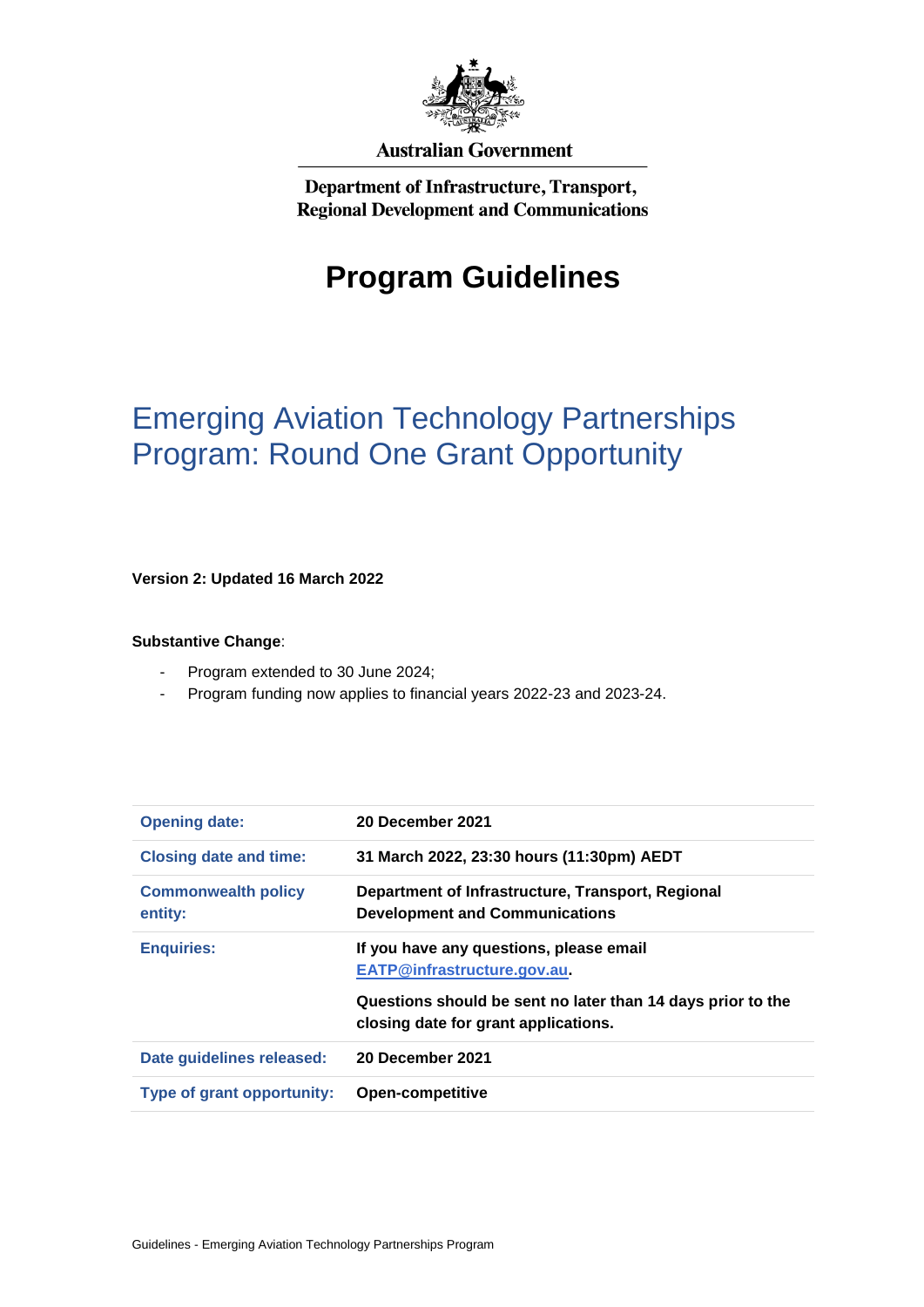# **Contents**

|              |     | 1. Emerging Aviation Technology Partnerships Program grant opportunity administration |  |
|--------------|-----|---------------------------------------------------------------------------------------|--|
|              | 1.1 |                                                                                       |  |
| 2.           |     |                                                                                       |  |
|              | 2.1 |                                                                                       |  |
|              | 2.2 |                                                                                       |  |
|              | 2.3 |                                                                                       |  |
|              | 2.4 |                                                                                       |  |
|              | 2.5 |                                                                                       |  |
|              |     |                                                                                       |  |
|              | 3.1 |                                                                                       |  |
|              | 3.2 |                                                                                       |  |
| $\mathbf{4}$ |     |                                                                                       |  |
|              | 4.1 |                                                                                       |  |
|              | 4.2 |                                                                                       |  |
|              | 4.3 |                                                                                       |  |
| 5.           |     |                                                                                       |  |
|              | 5.1 |                                                                                       |  |
|              | 5.2 |                                                                                       |  |
|              | 5.3 |                                                                                       |  |
|              | 5.4 |                                                                                       |  |
| 6.           |     |                                                                                       |  |
|              | 6.1 |                                                                                       |  |
|              | 6.2 |                                                                                       |  |
|              | 6.3 |                                                                                       |  |
|              | 6.4 |                                                                                       |  |
|              | 6.5 |                                                                                       |  |
| 7.           |     |                                                                                       |  |
|              | 7.1 |                                                                                       |  |
|              | 7.2 |                                                                                       |  |
|              | 7.3 |                                                                                       |  |
|              | 7.4 |                                                                                       |  |
| 8.           |     |                                                                                       |  |
|              | 8.1 |                                                                                       |  |
|              | 8.2 |                                                                                       |  |
|              | 8.3 |                                                                                       |  |
| 9.           |     |                                                                                       |  |
|              | 9.1 |                                                                                       |  |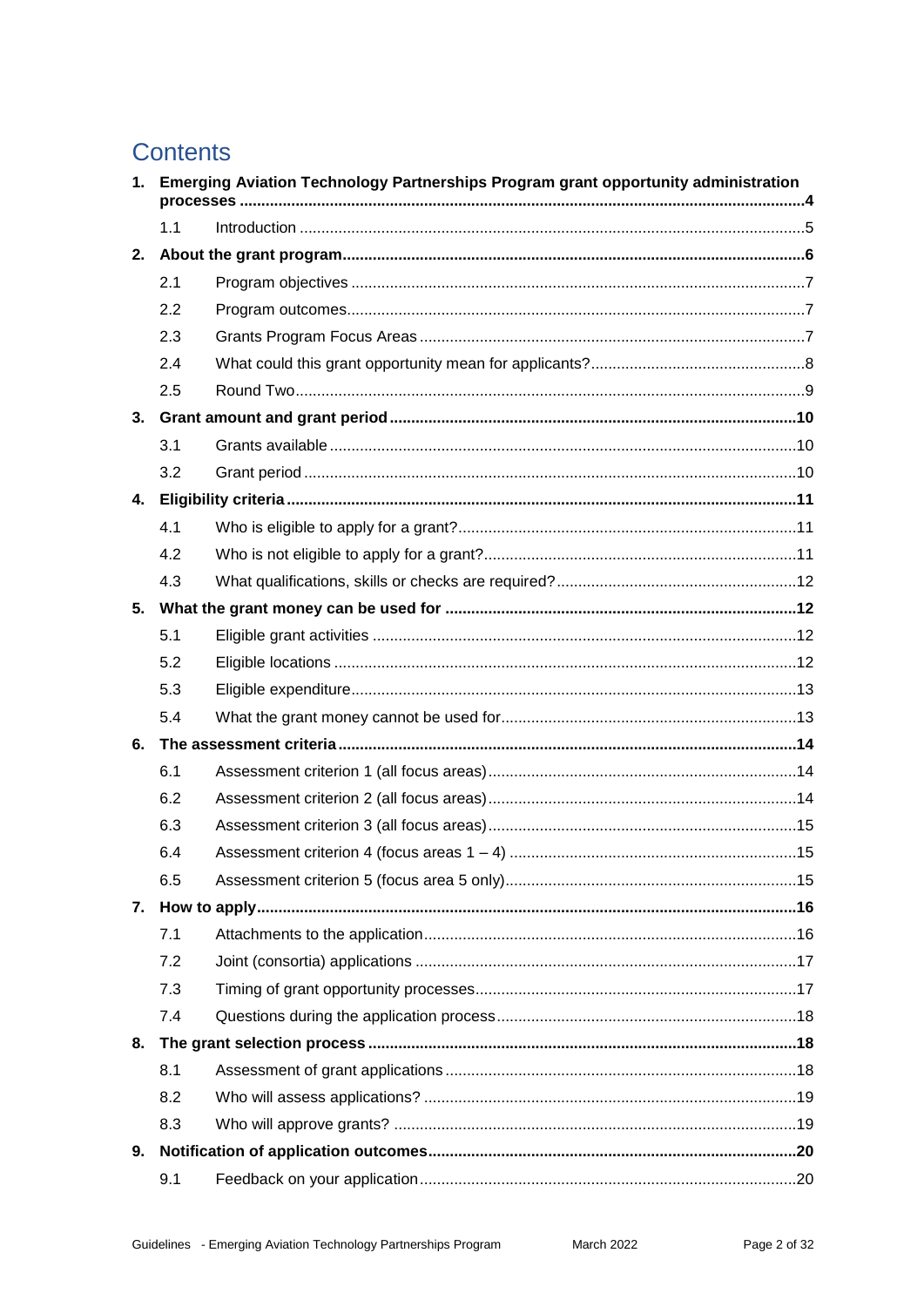| 9.2  |  |
|------|--|
|      |  |
| 10.1 |  |
| 10.2 |  |
| 10.3 |  |
| 10.4 |  |
| 10.5 |  |
|      |  |
|      |  |
| 12.1 |  |
| 12.2 |  |
| 12.3 |  |
| 12.4 |  |
| 12.5 |  |
| 12.6 |  |
| 12.7 |  |
| 12.8 |  |
|      |  |
| 13.1 |  |
| 13.2 |  |
| 13.3 |  |
| 13.4 |  |
| 13.5 |  |
|      |  |
|      |  |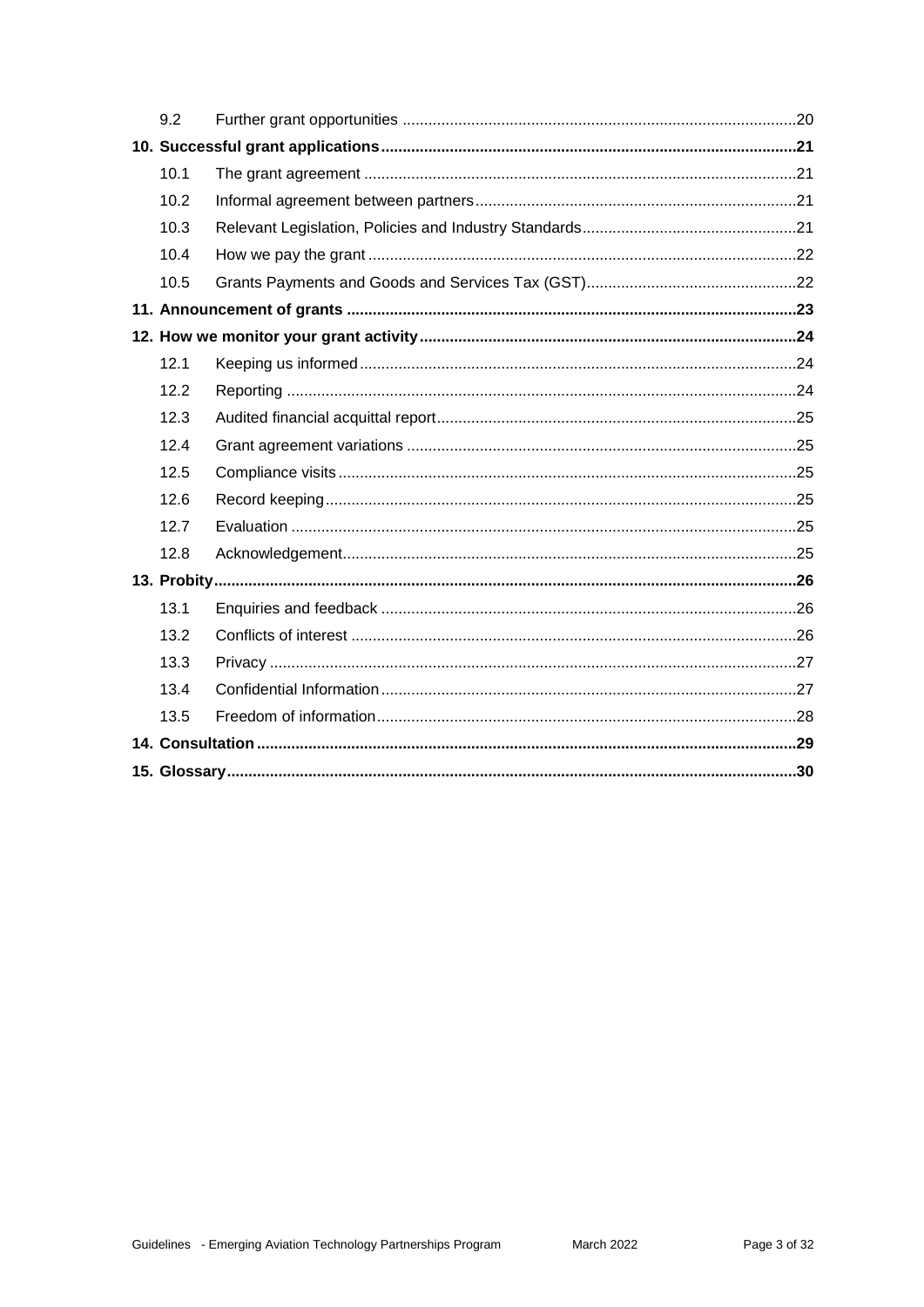# 1. Emerging Aviation Technology Partnerships Program grant opportunity administration processes

The program will help achieve Australian Government objectives in the emerging aviation technology sector. There will be two funding rounds. These Guidelines constitute the Round One grant opportunity. The process for administration of the grant opportunity is as follows:

#### **The Round One grant opportunity opens**

We (the Department of Infrastructure, Transport, Regional Development and Communications, or 'the Department') publish the Round One grant guidelines on [GrantConnect](http://www.grants.gov.au/)

#### Φ **You submit a grant application**

You complete the application form and address all of the eligibility and assessment criteria.

#### ۴ **We assess all grant applications in three phases**

The program team will assess the eligibility of each application (and notify you if you are not eligible), conduct a preliminary assessment of each eligible application against assessment criteria, including consideration of value for money and in comparison to other applications, and provide a report to the Assessment Committee (AC). We may contact you during this phase to clarify your application. The AC will review this assessment and undertake its own assessment. Highly ranked applicants may be contacted during this phase in order to clarify or refine your project (see section 8.1). The AC will provide a report and recommendations for approval to the decision maker, the Minister for Infrastructure, Transport and Regional Development.

#### J **Grant decisions are made**

The decision maker decides which applications are successful.

#### ۴ **We notify you of the outcome**

We advise you of the outcome of your application. We may not notify unsuccessful applicants until grant agreements have been executed with successful applicants.

#### ۴ **We enter into a grant agreement**

We will enter into a grant agreement with you if successful. The type of grant agreement is based on the nature of the grant and will be proportional to the risks involved.

#### ۴ **Delivery of grant**

You undertake the grant activity as set out in your grant agreement. We manage the grant by working with you, monitoring your progress and making payments.

#### J

#### **The Round Two Grant Opportunity opens (timing to be determined in light of results of the Round One grant opportunity selection process)**

Following execution of Round One Grant Agreements, we publish separate grant guidelines for the Round Two grant opportunity under the program, which will be tailored in light of the successful applications received in Round One. We follow the same steps as applied for Round One.

#### J

### **Evaluation of the Program**

We evaluate each project funded under each Round, and the Program as a whole. We base this on information you provide to us and that we collect from various sources.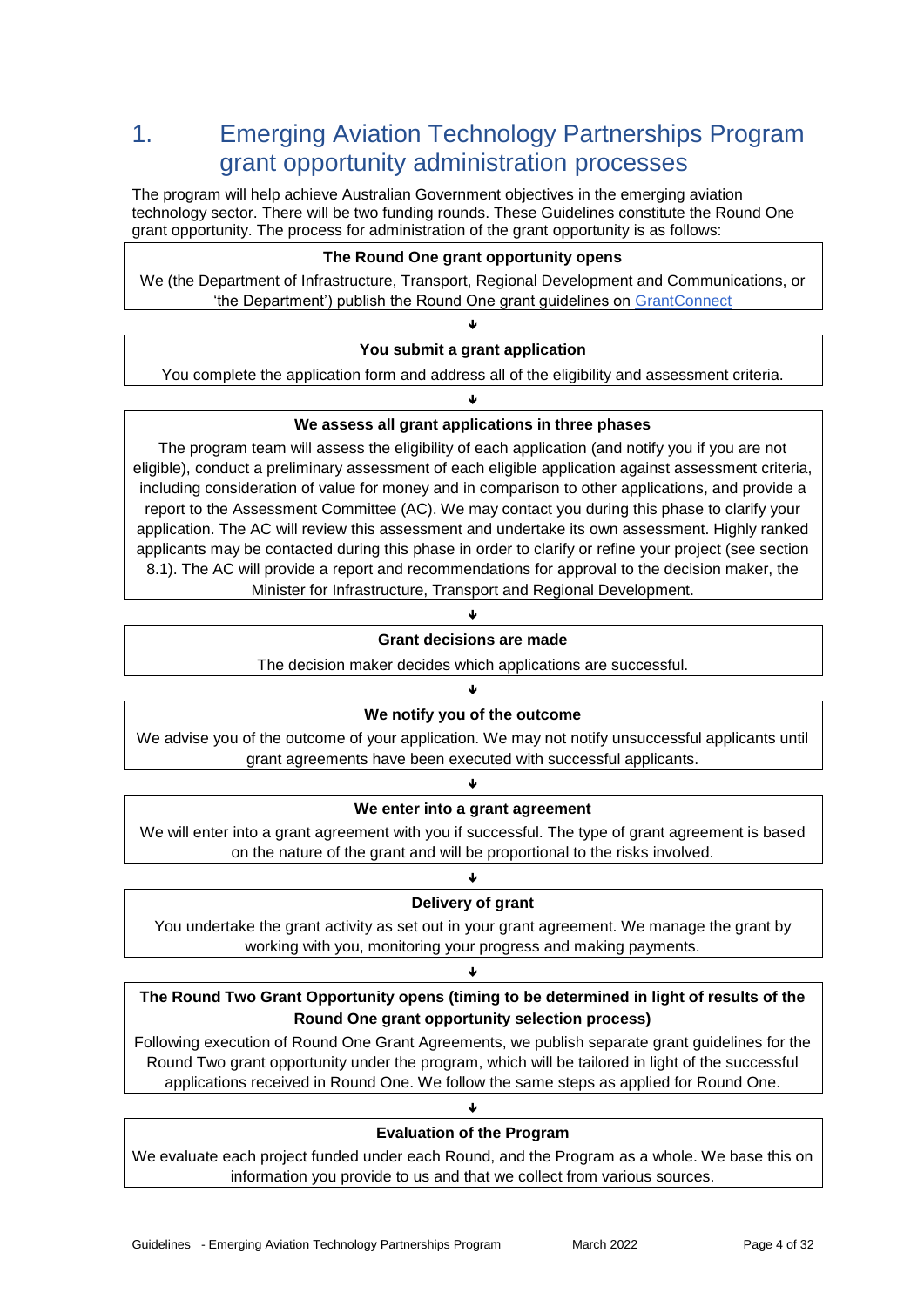#### **1.1 Introduction**

These guidelines contain information for the Round One grant opportunity of the Emerging Aviation Technology Partnerships (EATP) Program.

This document sets out:

- the purpose of the grant opportunity;
- **the eligibility and assessment criteria;**
- **•** how grant applications are considered and selected;
- how grantees are notified and receive grant payments;
- **•** how grantees will be monitored and evaluated; and
- responsibilities and expectations in relation to the opportunity.

You should read this document carefully before you submit an application.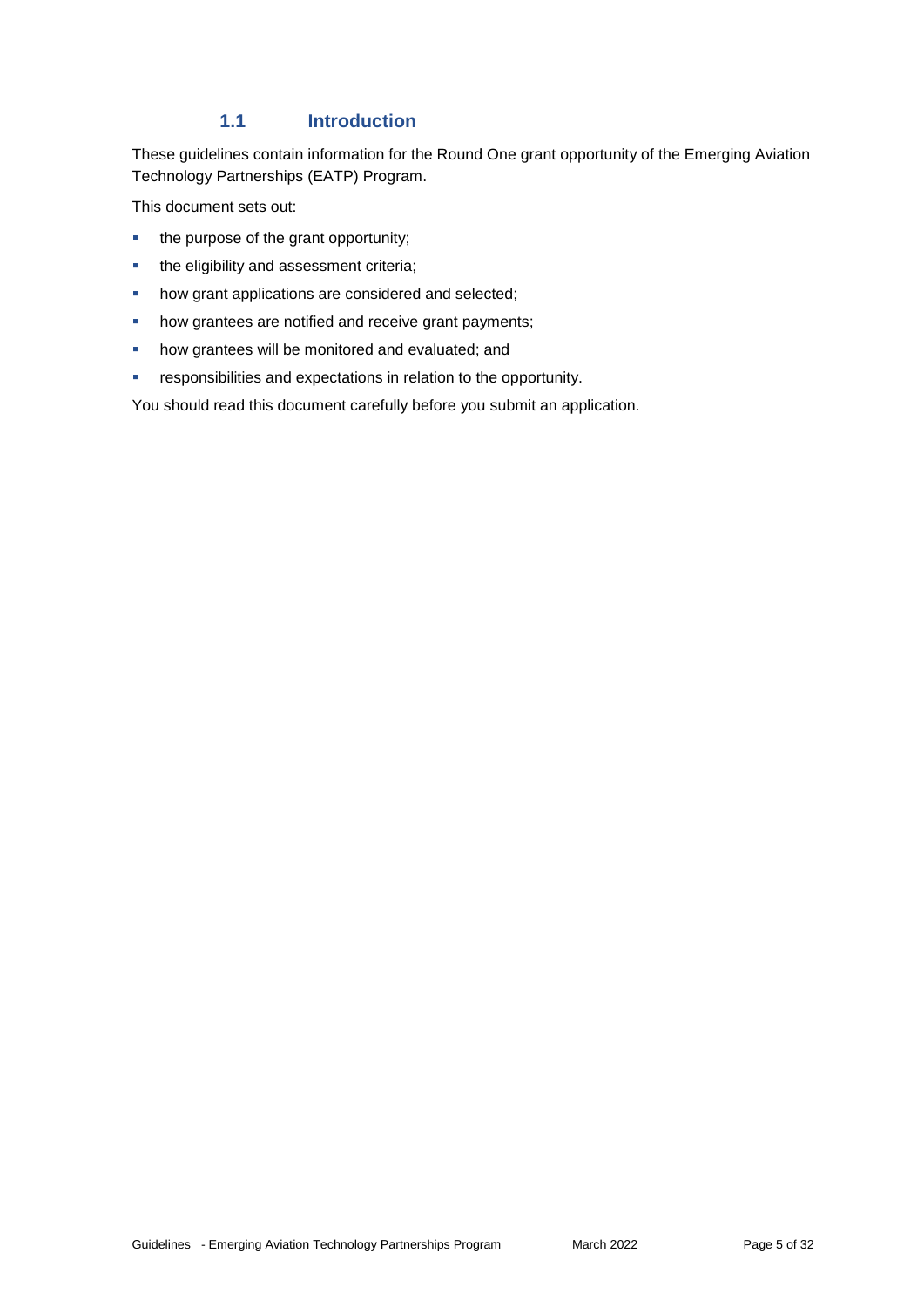# 2. About the grant program

The EATP program was announced on 6 May 2021 as part of the Australian Government's Digital Economy Strategy. The government committed \$32.6 million for the program over two years from 2022-23 to 2023-24 (initially intended to be 2021-22 and 2022-23), comprising approximately \$30.6 million for the establishment of projects under the program and approximately \$2 million for costs associated with program administration.

The EATP program will encourage adoption of emerging aviation technologies (such as drones, electric vertical take-off and landing (eVTOL) aircraft and new aviation propulsion systems) to address community needs, particularly in regional Australia.

The EATP program will also provide Government with real-world operational scenarios and a valuable opportunity to test the regulatory frameworks needed for the sector as it grows. This will help ensure Australia is positioned to accommodate new aviation operations with increased technical complexity and at a greater scale.

The Australian Government is seeking to partner with industry on the development and deployment of emerging aviation technology. These partnerships may also bring together other parties as required to deliver projects, such as state or territory government agencies, local councils and communities. Partnerships may be formed via an informal agreement (for example a Memorandum of Understanding) to outline the government's commitment to ensuring the successful delivery of projects. Such agreements will be distinct from the Grant Agreement.

The program may also include funding for direct procurement by the Commonwealth to support the delivery of projects. Commonwealth led procurement opportunities will only arise where a need has been identified by and agreed with industry partners either in the grant application or during the course of project implementation (for example in areas such as community engagement, infrastructure support and assessing and (where possible) addressing regulatory barriers). Commonwealth led procurements will be undertaken as a process separate to the grant agreement and conducted in accordance with the Commonwealth Procurement Rules.

There will be two grant opportunities under the program. These guidelines cover the Round One grant opportunity. \$15.3 million has notionally been allocated for each grant opportunity, this includes \$13.8 million for grant projects and \$1.5 million for Commonwealth led procurements, per round. These notional allocations are intended to be flexible, with the amount of grant and procurement funding agreed under each round to be determined in light of the nature of project applications received in Round One.

The program contributes to the Department's Portfolio Budget Statement Outcome 2 – *an efficient, sustainable, competitive, safe and secure transport system for all transport users, through regulation, financial assistance and safety investigations.*

The Department worked with stakeholders to plan and design the grant program and is responsible for administering the program according to the *[Commonwealth Grants Rules and Guidelines](https://www.finance.gov.au/sites/default/files/commonwealth-grants-rules-and-guidelines.pdf)  [\(CGRGs\).](https://www.finance.gov.au/sites/default/files/commonwealth-grants-rules-and-guidelines.pdf)*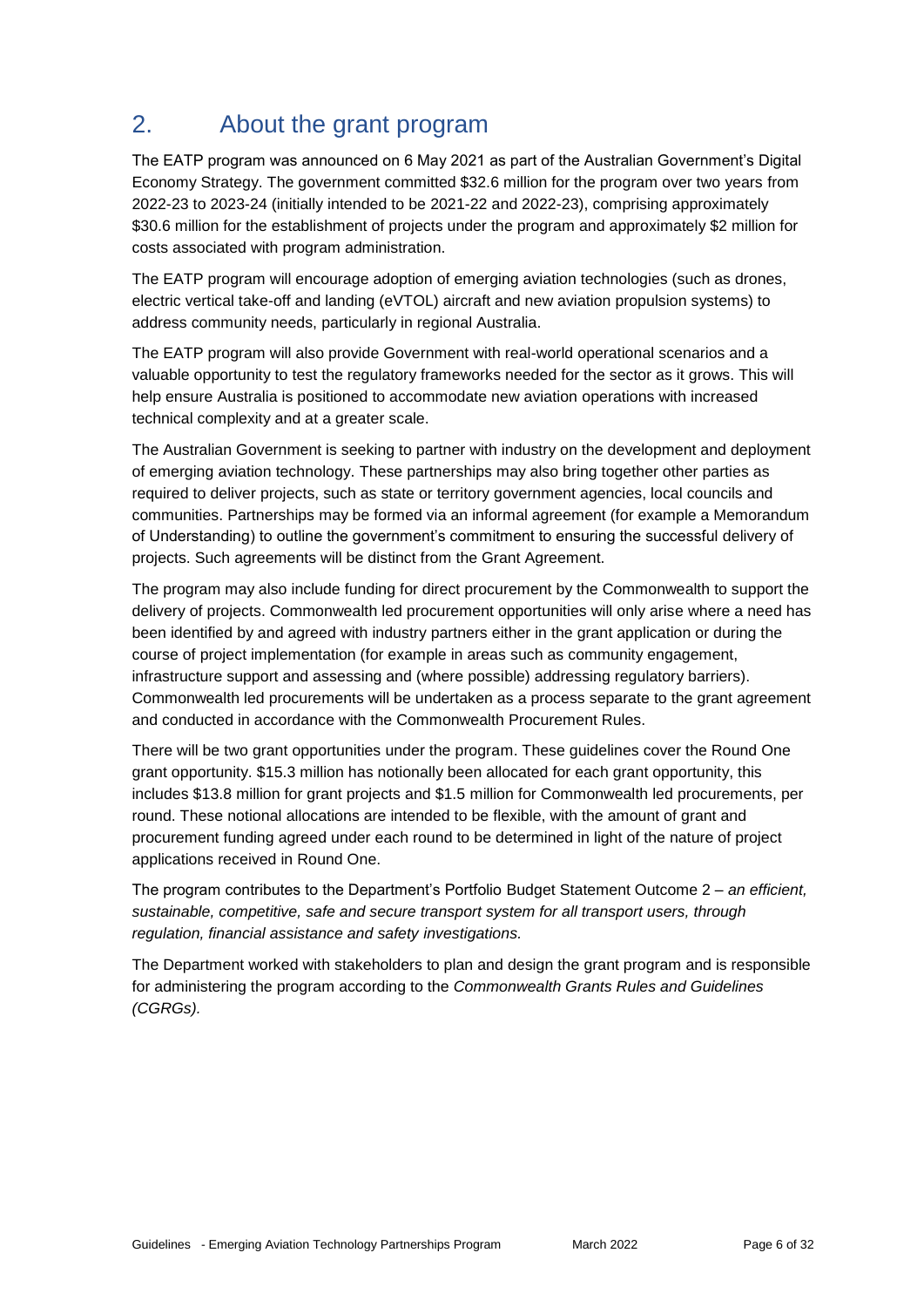## **2.1 Program objectives**

The objectives of the program are to:

- encourage and enable the development and deployment of innovative emerging aviation technologies including identifying and addressing regulatory and other barriers where appropriate;
- demonstrate the benefits of emerging aviation technology to Australian businesses, particularly in regional Australia; and
- **EXEDENT** enhance the competitiveness, efficiency and reliability of Australian aviation.

## **2.2 Program outcomes**

The intended outcomes of the program are:

- expedited growth in the Australian emerging aviation technology market;
- advancement towards regulations that support the safe and efficient use of emerging aviation technology;
- increased awareness and understanding of the benefits and potential opportunities of emerging aviation technology within the industry, across the Australian Government and the wider community; and
- **EXECT** improved services and increased health and societal benefits for communities in regional and remote Australia.

Given the likely varied nature of projects under the program, the program does not include any general Key Performance Indicators (KPIs). Any such KPIs will be determined as part of individual grant agreements.

## **2.3 Grants Program Focus Areas**

The Round One grant opportunity has five focus areas, with the option to establish trial projects and/or conduct research and development to support future trial projects. These focus areas have been identified by the government as priority areas of potential for the application of emerging aviation technology with a particular focus on providing benefits for regional communities.

You may address more than one focus area in your application (for example if your application includes more than one project or if your project touches on multiple focus areas), noting the Department will consider proposals against each of the focus areas addressed. There is no set funding allocation for each focus area, the funding will be used flexibly dependent on the nature of proposals received.

The five focus areas are:

1

- 1. **Digital farming**  establish a trial using innovative digital aviation farming technology that is not already in use in the market, to demonstrate economic, productivity, environmental or other benefits for agricultural businesses in Australia.
- 2. **Boosting regional supply chains** establish a trial with a regular supply chain link using drones or other emerging aviation technology with capability to travel medium to long distances<sup>1</sup> to deliver critical and /or high turnover supplies from and between regional hubs.

<sup>1</sup> We have intentionally not defined distances and payloads. The appropriateness and acceptability of elements such as distance and payload will be considered when proposals are assessed against the comparative merits of other proposals.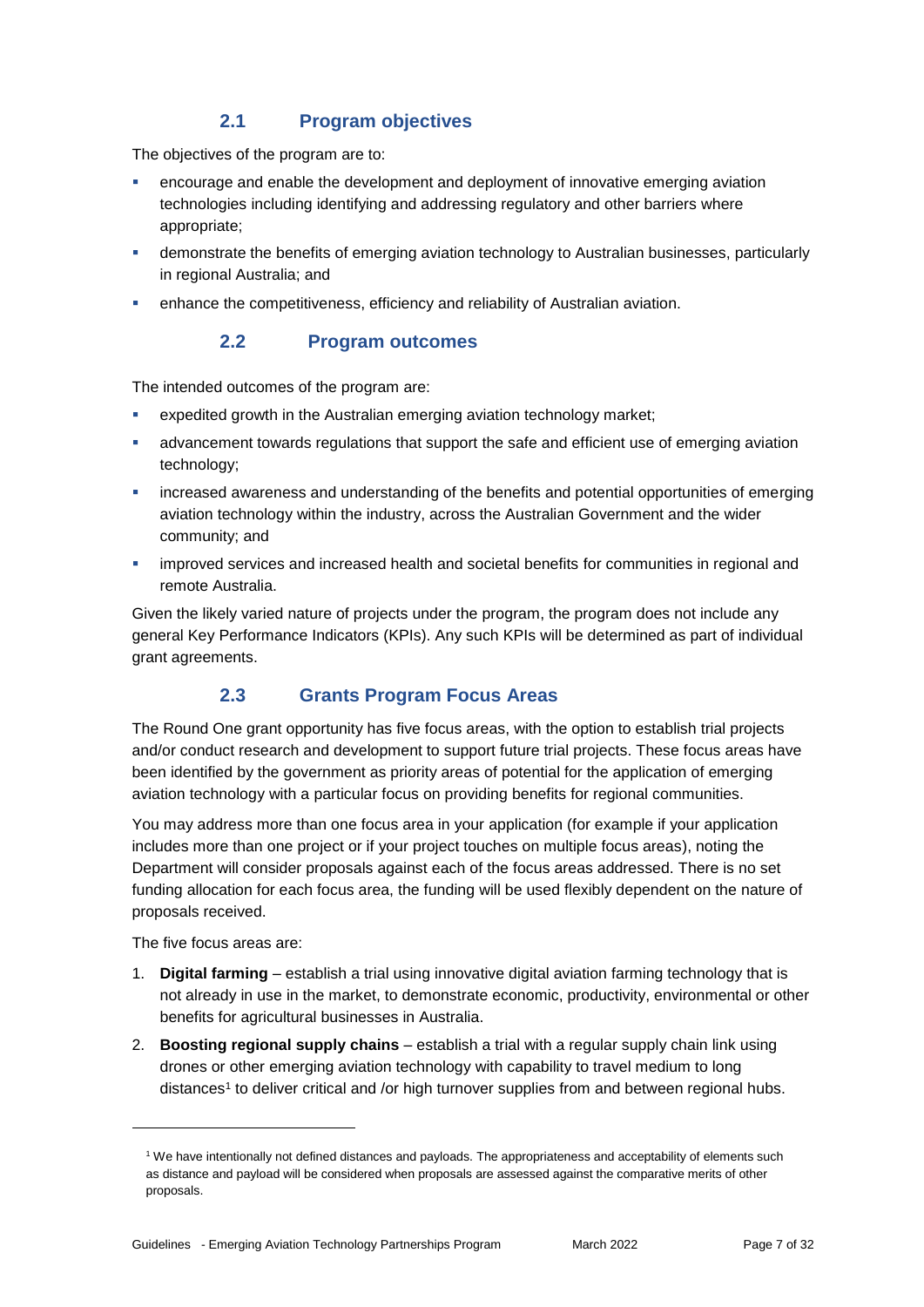3. **Connecting regional communities** – conduct research to identify what is required from a regulatory perspective to enable operational flight-testing using multi passenger VTOL aircraft or other emerging aviation technology with the capacity to connect a network of regional towns. Proposals may include scope for negotiating and implementing an operational test flight.

#### 4. **Improving outcomes for regional and remote Indigenous communities**

- establish a trial of a regular service from and /or between regional hubs that service a remote Indigenous community using drones or other emerging aviation technology to travel medium to long distance to deliver medical and other essential supplies; and/or
- establish a trial using emerging aviation technology within a regional or remote Indigenous community to address particular needs and facilitate wellbeing – for example, delivery of supplies to remote locations; and/or
- conduct research to identify what is required from a regulatory perspective to enable operational test flights using multi passenger VTOL, or other emerging aviation technology, to transport people (for example patients or medical personnel) over a long distance from and /or between regional hubs that service a remote Indigenous community. Proposals may include scope for negotiating and implementing an operational test flight.

#### 5. **Growing manufacturing in emerging aviation technology**

- develop a prototype for an electric aviation propulsion system (or another fuel source) or any component of an emerging aviation technology airframe. Proposals may include scope for negotiating and implementing an operational test flight.
- conduct research to inform development of a concept for an emerging aviation technology prototype. Proposals may include scope for progressing to prototype development.

All applications should demonstrate the technical viability of the proposal and ability to complete the project by 30 June 2024. Applications should also identify what assistance, if any, is required from the Commonwealth to ensure successful project delivery. Demonstration of commercial and scalability potential during and beyond the life of the program is also desirable.

Applications should also outline how their project will contribute to advancing the Australian sector, noting it is expected that research findings will be shared with industry and interested stakeholders. Mechanisms for information sharing will be agreed as part of individual grant agreements.

## **2.4 What could this grant opportunity mean for applicants?**

The following scenario is provided for illustrative purposes only, to demonstrate how the program might work for an application received under the 'digital farming' focus area.

#### *Example application scenario*

#### Proposal

Company DroneSprayer submits a proposal under the Digital farming focus area. Working with a local lettuce farmer, CrispyLeaf, DroneSprayer proposes to establish a 12-month trial using a fleet of networked drones to conduct precision spraying at scale. The proposal clearly outlines the benefits to the local economies, communities and the environment and demonstrates how being a first mover in the space would benefit the broader industry with the potential to market the technology internationally.

DroneSprayer's application identifies that in addition to CrispyLeaf, the project has the support of the State Government (including the pesticides regulator) the Local Council where CrispyLeaf is located, the aerial application industry association, who all wish to partner to ensure the successful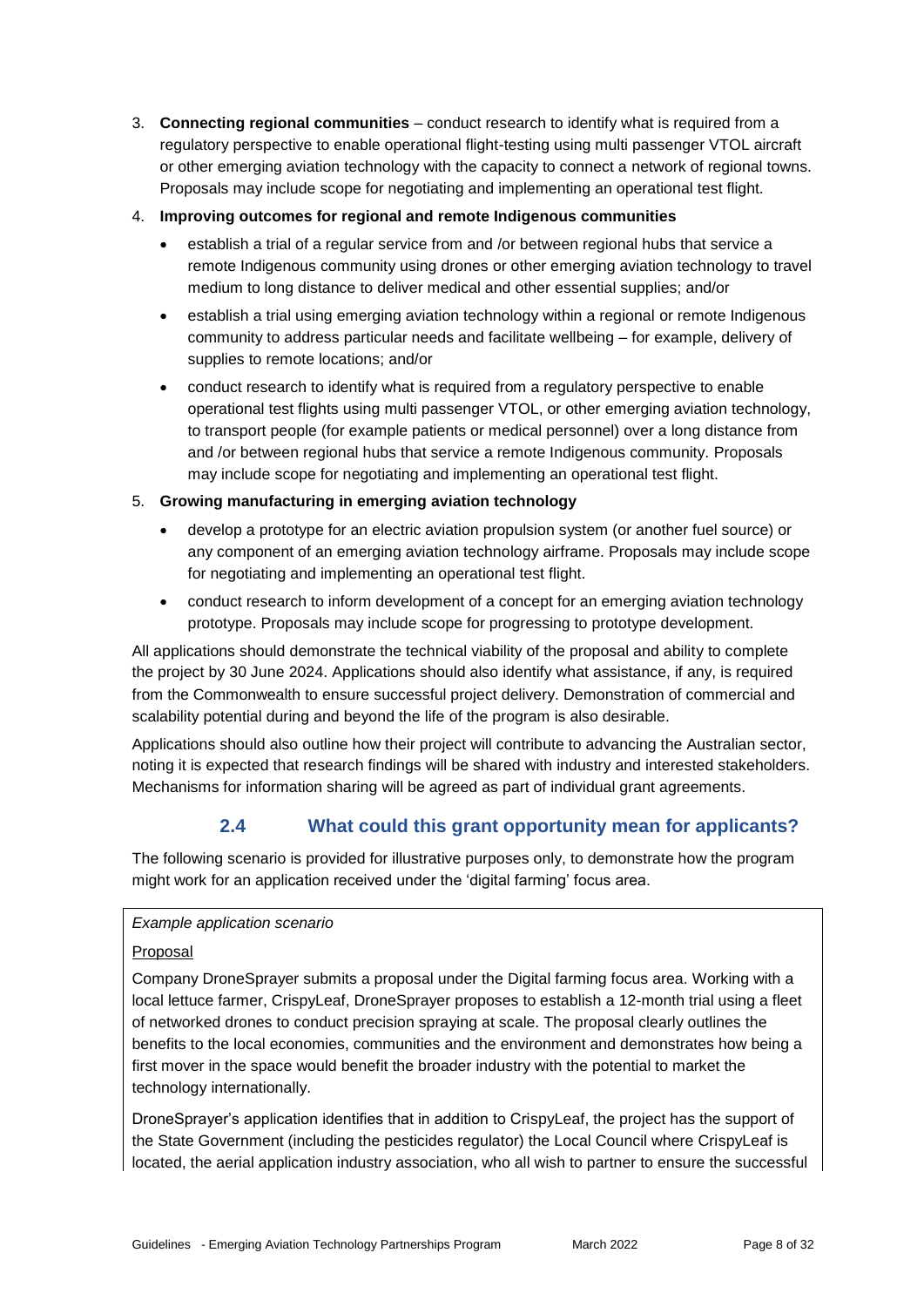delivery of the project. The project also has the support of the neighbours of CrispyLeaf who are keen to minimise overspray.

In addition to seeking \$1 million in grant funding under the EATP grant opportunity, the application outlines the project partners' proposed contributions. It also identifies that current Commonwealth policies and Regulations do not readily permit swarming of drones and may impact their ability to establish the trial within the two-year program timeframe. DroneSprayer requests the Department consider additional support and funding assistance to help evaluate and address this issue.

#### Outcome

- The Department enters into a grant agreement with DroneSprayer for \$1 million to deliver a 12-month trial by July 2023, in line with an agreed budget and schedule of project milestones (funding may cover things such as technological development or employee / consumable costs related to the project).
- A MOU between the Commonwealth, DroneSprayer, CrispyLeaf, the State Government and the councils is agreed that outlines roles and responsibilities, information sharing principles and how the parties will work together to deliver the project.
- The Department procures professional services in accordance with the Commonwealth Procurement Rules, to develop drone swarm technical requirements, assist in the assessment of the regulatory framework and (where possible) remove any barriers – needs identified by DroneSprayer in their grant application.

### **2.5 Round Two**

Separate guidelines will be released on GrantConnect for Round Two once the Round One selection process has concluded. Round Two will provide the opportunity to address priority gaps and areas of interest arising from the experience gained through Round One, and will enable research findings from first round funded research projects (particularly in relation to the regulatory framework) to be tested and applied to future technology trials. As such, the Round Two guidelines will be distinct from these Round One guidelines.

As indicated in Section 2, \$15.3 million has notionally be allocated for Round Two, noting the total program funding allocation is intended to be used flexibly and the funding available for Round Two will be dependent on what projects are funded under Round One.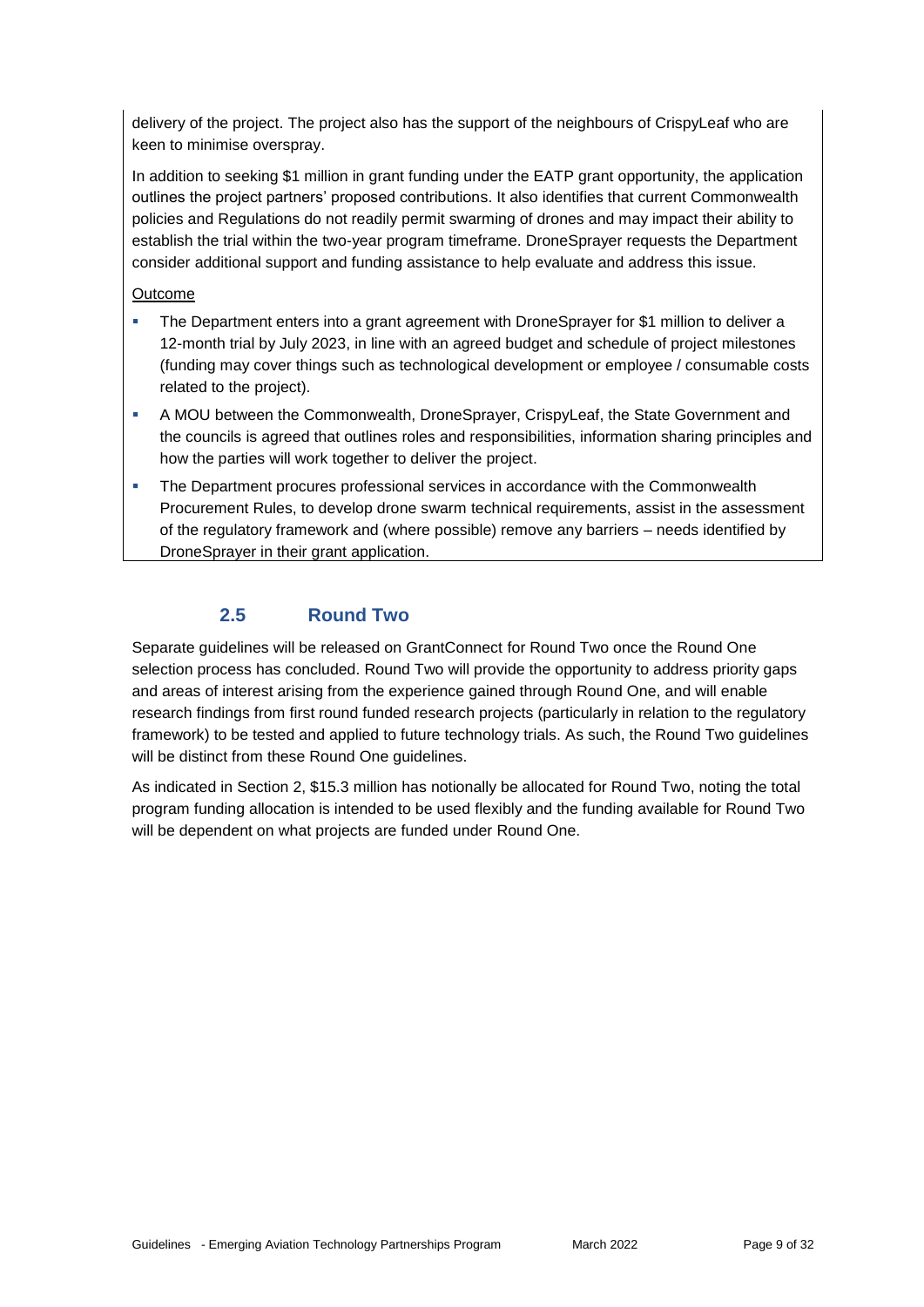# 3. Grant amount and grant period

## **3.1 Grants available**

Total program funding available to support projects under the program is approximately \$30.6 million. \$15.3 million has notionally been allocated for this Round one grant opportunity.

Program funding will be managed flexibly between the focus areas and grant opportunities, with the final allocation for the Round One grant opportunity dependent on the applications received, noting the Department will endeavour to address each focus area when recommending proposals for approval.

Funding will be used for direct grant payments to successful applicants. Funding may also be used by the Commonwealth for procurement related activities to support project delivery and progress program outcomes, only where a need has been identified in a project proposal or during project implementation and agreed with the grantee. Of the \$15.3 million available for this Round One grant opportunity, \$13.8 million has been notionally allocated for grant payments and \$1.5 million notionally allocated for Commonwealth led procurements, noting funding will be used flexibly dependent on the nature of proposals.

Your application should identify areas that may require or benefit from a Commonwealth led procurement to ensure the successful implementation of your project proposal (for example, regulatory development or community engagement).

Your application should also identify how much grant funding you are requesting. There is no set maximum or minimum grant amount. The amount of each approved grant will depend on the scope and complexity of the proposed project and will be proportional to the contribution of your project towards the program objectives. In making this assessment, we will be guided by the proportionality principle outlined in the CGRGs and will consider the capability of potential grantees in delivering the project, the contribution of the proposal towards advancement of the Australian emerging aviation technology sector, the value and duration of the proposal and the associated risks.

You are not required to financially contribute towards the project however, you are encouraged to do so. You should note the nature of your co-contribution as part of your application so we can take it into consideration during the assessment process.

We cannot fund your project if it has received, or is due to receive, funding from any other Commonwealth government grant for the same grant activity. You can apply for a grant for your project under more than one Commonwealth program, but if your application is successful, you must choose either the EATP grant or the other Commonwealth grant.

The Department reserves the right to negotiate the scope, grant amount and grant period with highly ranked applicants prior to making recommendations to the decision maker regarding grant applications.

### **3.2 Grant period**

As per the two-year funding allocation, projects under the Round One grant opportunity should be complete by 30 June 2024 unless otherwise agreed by the Department (see below and Section 7.3 for further detail on timing for this Round One grant opportunity). Any extension to this timeframe must be agreed by the Department in writing. Projects focussing on research may be expected to conclude earlier to enable findings to feed into Round Two projects.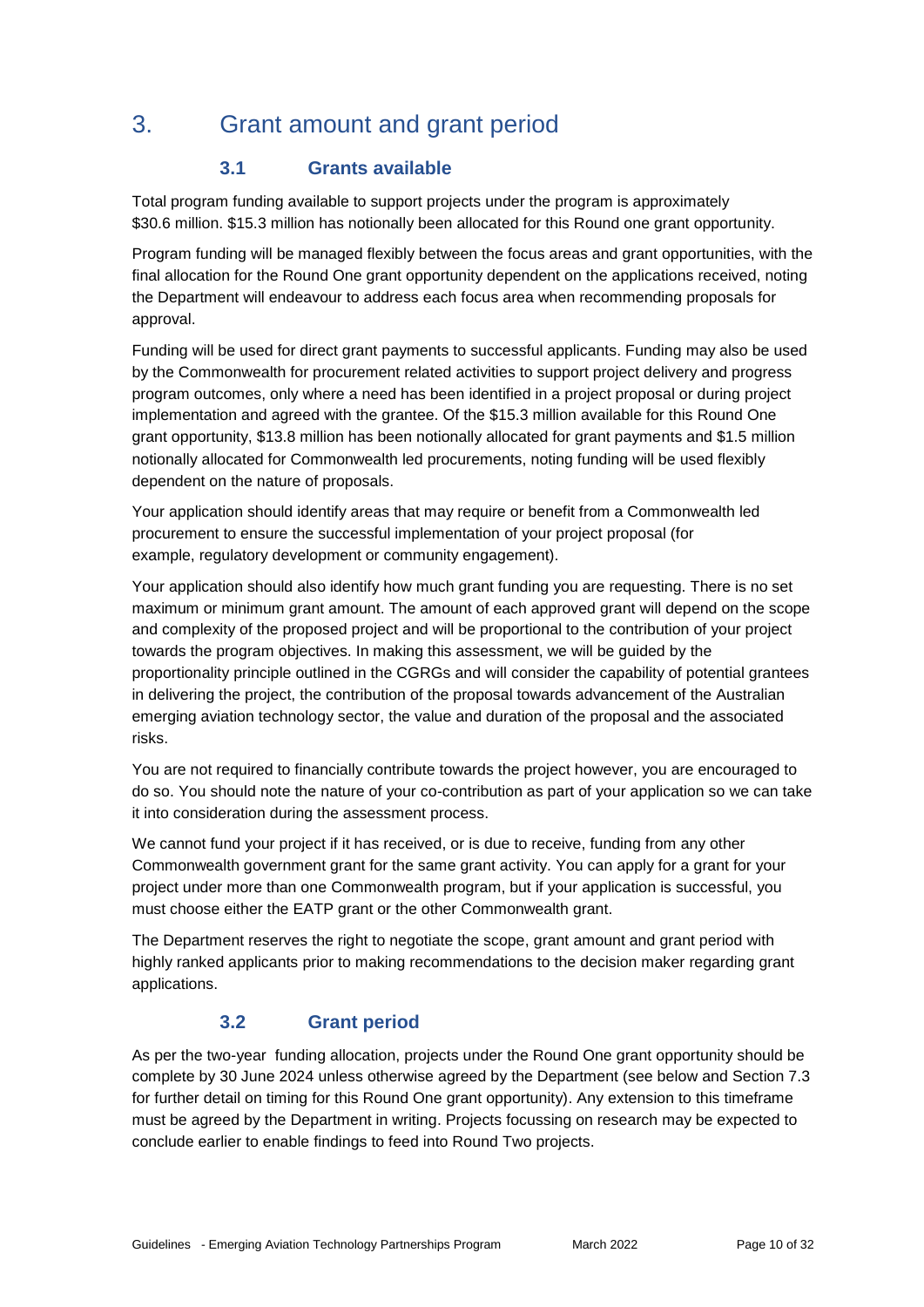Round One Projects may include a proposal for both research/development and trial phases where completion is feasible within this timeframe. Timeframes will be outlined in individual grant agreements.

We will conduct a review of each project following the grant period, and will evaluate the program on its completion.

# 4. Eligibility criteria

Your application will not be considered if you do not satisfy all the eligibility criteria.

### **4.1 Who is eligible to apply for a grant?**

To be eligible you must:

- have an Australian Business Number (ABN), and
- be registered for the purposes of GST,

and be one of the following entity types:

- **a** company incorporated in Australia;
- a foreign corporation that can demonstrate how funding will benefit the Australian emerging aviation sector and local businesses and communities;
- a company incorporated by guarantee;
- an incorporated trustee on behalf of a trust;
- an incorporated association;
- a partnership;
- $\blacksquare$  a joint (consortia) application with a lead organisation this may include a partnership with a foreign corporation, or with a local government or state/territory government agency or body, with an eligible body as lead organisation<sup>2</sup>;
- notwithstanding paragraph 4.2, a registered higher education provider for the purposes of the *Tertiary Education Quality and Standards Agency Act 2011* (Cth), that is registered in a provider category that permits the use of the word 'university';
- an incorporated not-for-profit organisation;
- an individual; or

1

 an Aboriginal and/or Torres Strait Islander Corporation registered under the *[Corporations](https://www.legislation.gov.au/Series/C2006A00124)  [\(Aboriginal and /or Torres Strait Islander\) Act 2006](https://www.legislation.gov.au/Series/C2006A00124)*

### **4.2 Who is not eligible to apply for a grant?**

You are not eligible to apply if you are:

- A Commonwealth, state, territory or local government agency or body;
- **an unincorporated association;**

<sup>&</sup>lt;sup>2</sup> The Australian Government recognises that some organisations may seek to form consortia in order to apply for a grant under the Program. Consortia are eligible to apply and the relevant conditions applicable to consortia are at 7.2 'Joint Applications'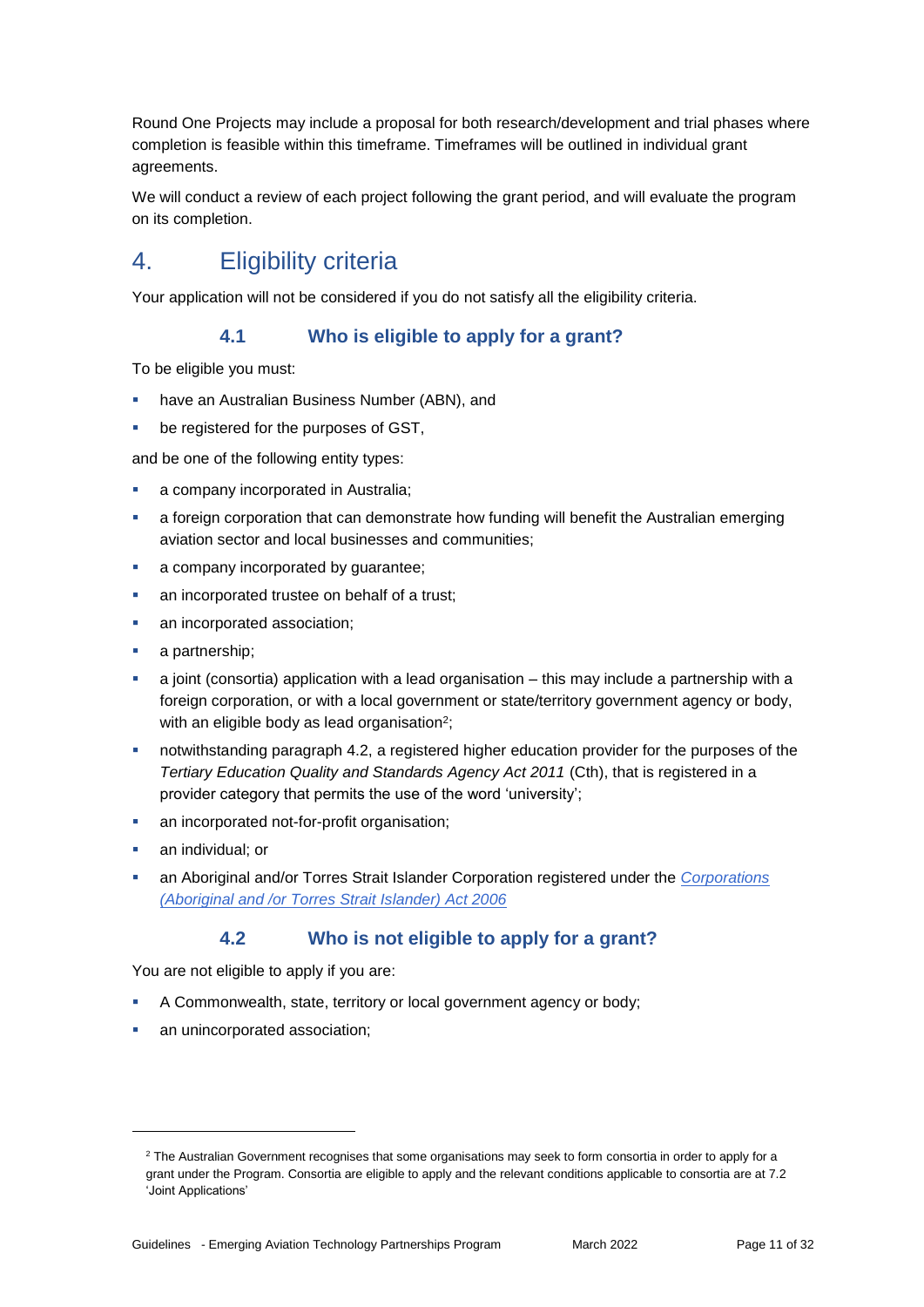- an organisation, or your project partner is an organisation, included on the National Redress Scheme's website on the list of 'Institutions that have not joined or signified their intent to join the Scheme' [\(www.nationalredress.gov.au](http://www.nationalredress.gov.au/) ; or
- any organisation not included in section 4.1.

## **4.3 What qualifications, skills or checks are required?**

If you are successful, you must have or be willing to obtain necessary registration and accreditation credentials and comply with regulations as outlined by the Civil Aviation Safety Authority, including but not limited to the Civil Aviation Safety Regulations 1998.

You must also comply with the Air Navigation (Aircraft Noise) Regulations 2018 and any other Legislation and Regulations as appropriate to your proposal.

## 5. What the grant money can be used for

## **5.1 Eligible grant activities**

To be eligible your project must address one or more of the focus areas outlined in section 2.1.

Eligible activities must directly relate to your project and can include (but are not limited to):

- conducting trials that undertake rigorous, commercial, and replicable testing of emerging aviation technologies;
- **conducting research and development to support your proposal;**
- **EXECOMMUNICATED And information sharing activities;**
- demonstrating the technical viability of your proposal;
- **technological development;**
- demonstrating the uniqueness of your proposal compared to existing offerings in the market;
- demonstrating the commercial/scalability potential of your proposal in domestic and/or international markets; and
- assisting the government and other partners as outlined in the informal agreement, to address policy, regulatory or other issues related to your proposal.

We may also approve other activities, to be outlined in your agreement with the Department.

### **5.2 Eligible locations**

Unless otherwise agreed by the Department, your proposed grant activity should be able to demonstrate a benefit to and be located in regional Australia.

Regional locations are those classified as very remote, remote, outer regional or inner regional using the Australian Bureau of Statistics' (ABS) Remoteness Structure – see ABS publication 1270.0.55.005 - Australian Statistical Geography Standard (ASGS): Volume 5 - Remoteness Structure, July 2016 [here.](https://www.abs.gov.au/AUSSTATS/abs@.nsf/DetailsPage/1270.0.55.005July%202016?OpenDocument) Data downloads for the remoteness structure are available here.

Your grant can include activities at different locations as long as they are in regional Australia, with the exception of proposals that seek to link regional and urban centres.

Other locations may be considered on a case-by-case basis where there is a demonstrated benefit to regional Australia. For example, we acknowledge that some research and development proposals may be undertaken more effectively in urban areas, but be designed to benefit regional Australia. The Department would consider such proposals as eligible for consideration.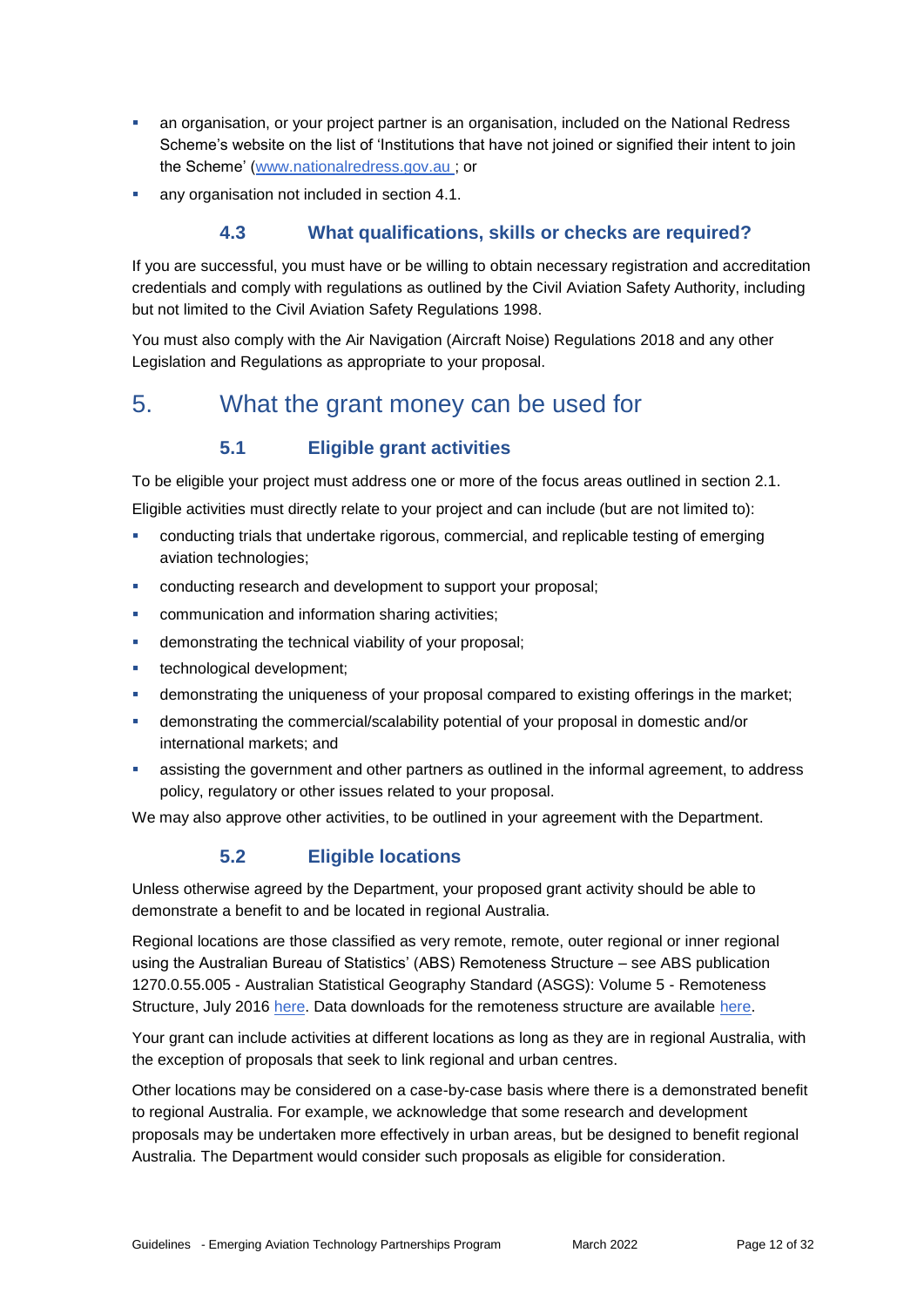## **5.3 Eligible expenditure**

You can only spend grant funds on eligible expenditure you have incurred on an agreed project as defined in your grant agreement.

Eligible expenditure items can include:

- the purchase and installation of equipment directly used in the project;
- employee costs specifically related to implementation of the project;
- set-up and administration costs associated with the project;
- travel and accommodation costs associated with the project;
- technical consumables associated with the project;
- specialist technical advice associated with the project;
- crew and technician costs associated with the project; and
- Commonwealth regulatory approvals and service provider charges associated with the project.

Other items may be agreed by the Department.

We may update the eligible and ineligible expenditure criteria detailed in these guidelines from time to time. If your application is successful, the version of the guidelines in place on the date you submitted your application will apply to your project.

If your application is successful, we may ask you to verify project costs that you provided in your application. You may need to provide evidence such as quotes for major expenditure.

To be eligible, expenditure must:

- be a direct cost of the project, or
- be incurred by you for required project audit activities.

You must incur the project expenditure between the project start and end date for it to be eligible unless stated otherwise.

You may choose to commence your project from the date we notify you that your application is successful. However, we are not responsible for any expenditure you incur before a grant agreement is executed. The Commonwealth will not be liable for any activities undertaken before the grant agreement is executed.

#### **5.4 What the grant money cannot be used for**

You cannot use the grant for the following activities:

- purchase of equipment not directly related to the project;
- purchase of land;
- costs incurred through ongoing business as usual or administration activities (for example, wages, electricity, phone and rent);
- the covering of retrospective costs;
- costs incurred in the preparation of a grant application or related documentation;
- overseas travel;
- activities that are already funded on an ongoing basis by other Commonwealth, state or territory, or local government programs; and
- other activities outside the scope of your agreement with the Department.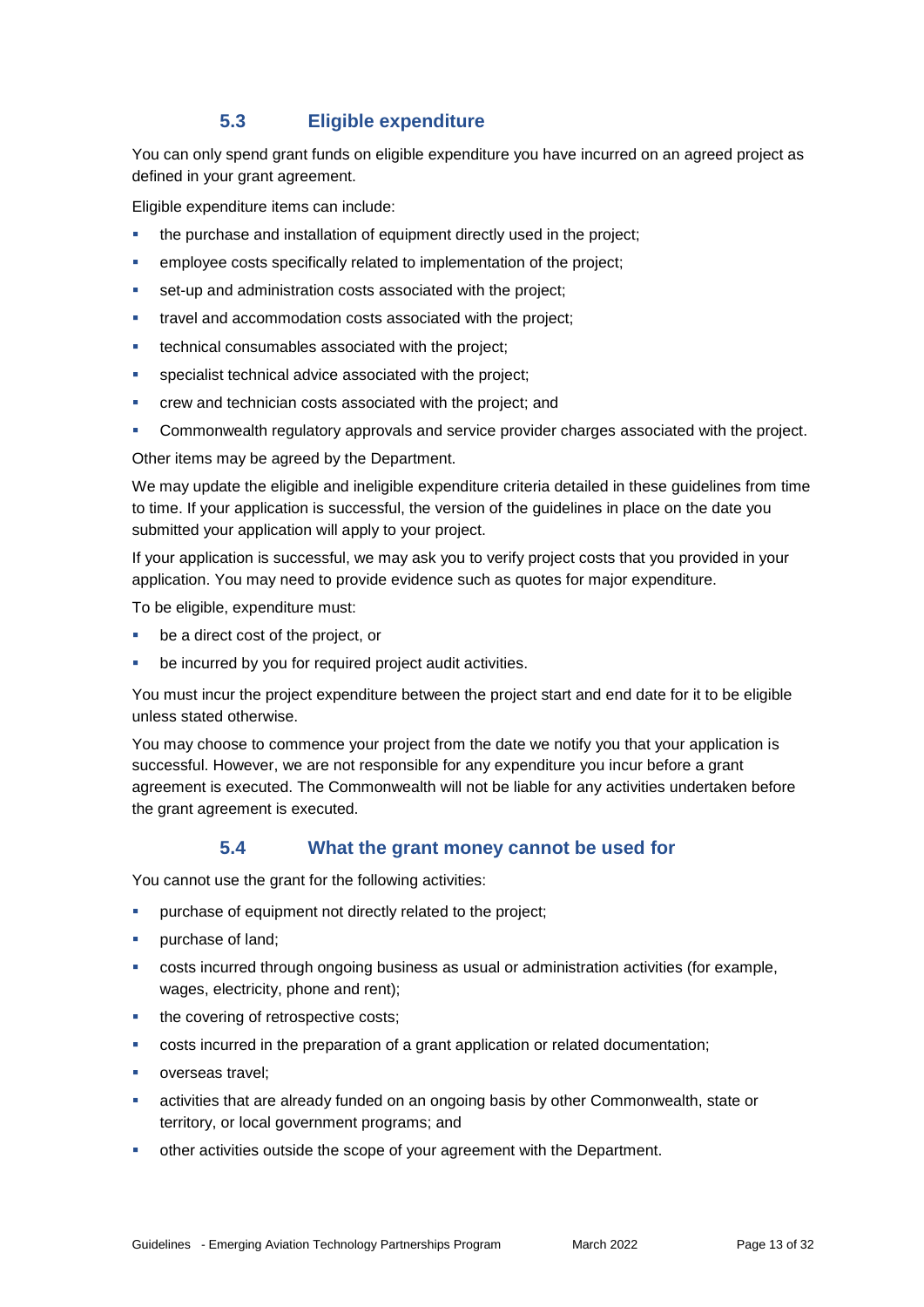# 6. The assessment criteria

You must address all the assessment criteria listed as relevant to the focus area/s you are addressing, in your application. We will not consider applications that do not address all the relevant selection criteria. We will assess your application based on each criterion.

The amount of detail and supporting evidence you provide in your application should be proportionate to the size, complexity and grant amount requested. We will be guided by the proportionality principle outlined in the CGRGs and will consider the size and complexity of the proposal when making this assessment (for example we do not expect a small-scale, proposal of short duration and low value to require a project plan as extensive as a larger, more complex and high value proposal).

Criteria are of equal weight, worth 25 percent each. You should address each sub-criteria in your application.

We will only consider funding applications that score highly against each assessment criterion.

## **6.1 Assessment criterion 1 (all focus areas)**

#### **Project alignment with program objectives and outcomes**

You should demonstrate this by identifying:

- a) to what extent your project contributes to the program objectives and outcomes;
- b) how your proposal demonstrates economic, productivity, environmental or other benefits derived from the application of emerging aviation technologies;
- c) the uniqueness of your proposed solution relative to what is already in the market;
- d) who you intend to partner with to deliver the project (including state and territory agencies, local governments and communities); and
- e) areas that would benefit from government assistance and/or a Commonwealth led procurement (for example policy and regulatory development, development of infrastructure) and your commitment to working with the Commonwealth on these matters.

## **6.2 Assessment criterion 2 (all focus areas)**

#### **Capacity, capability and resources to deliver the project**

You should demonstrate this by identifying:

- a) your previous experience and capability in the project/activity area;
- b) your readiness to commence the project including access to key personnel;
- c) your access to necessary infrastructure/equipment or ability to access such infrastructure/equipment;
- d) your co-contribution (if any) including in-kind contributions from other sources;
- e) your ability to complete your project within the project period;
- f) any prior work /expenditure on the project;
- g) preparedness for regulatory approvals (if required) including identifying the regulatory requirements and plans and/or mitigations in place to address requirements (this includes development of a safety case and concept of operations);
- h) a project plan to manage the project (including: budget, timeline, risk management plan, and plan for identifying, managing and engaging stakeholders); and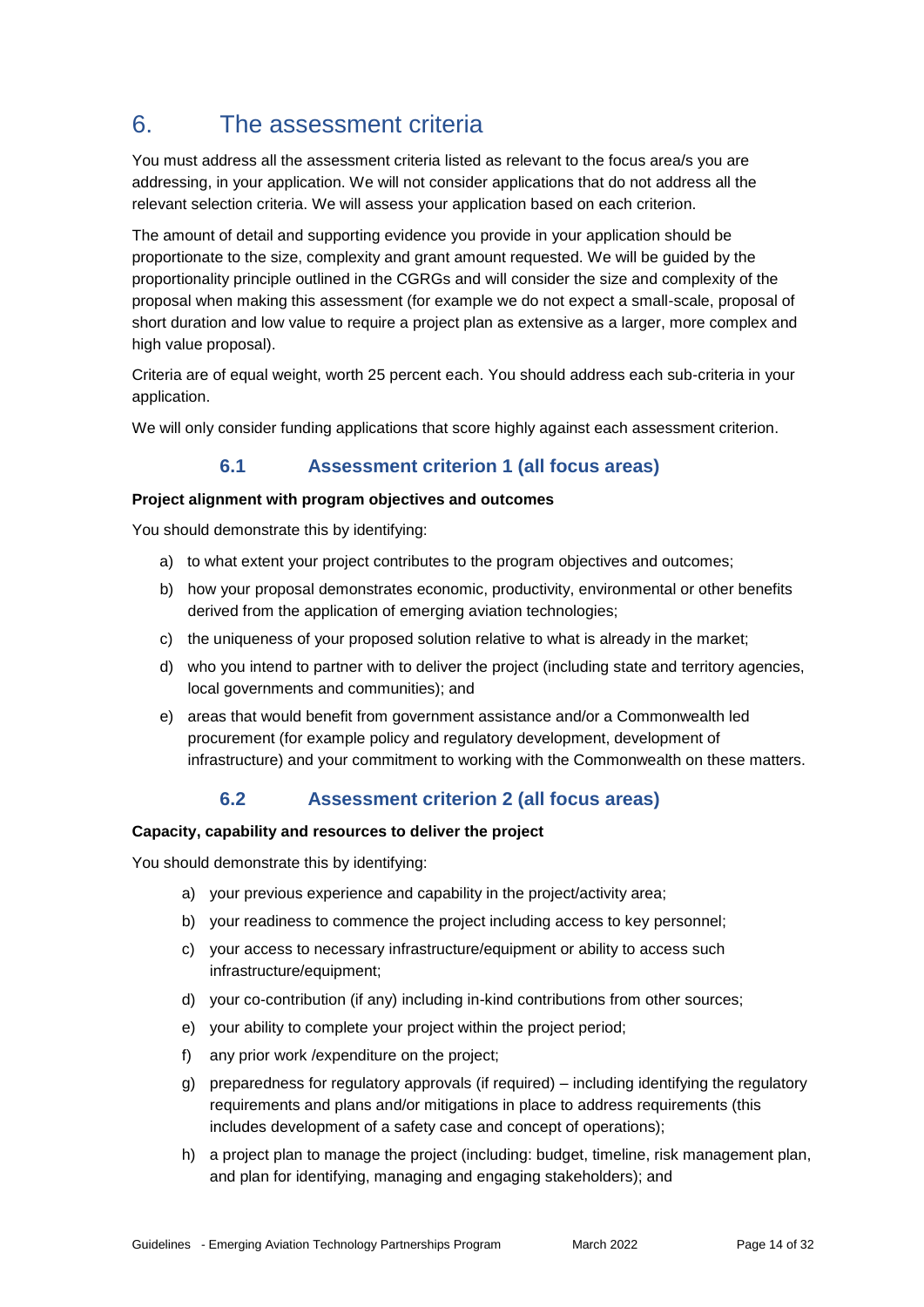i) your experience and capability in working with Indigenous communities, and your plan for engaging with and gaining consent from Indigenous communities (for proposals that impact Indigenous communities).

### **6.3 Assessment criterion 3 (all focus areas)**

#### **Benefits of your project for your business, the broader Australian industry and community**

You should demonstrate this by identifying:

- a) the business case for your proposal;
- b) the contribution of your project towards Australian industry growth/productivity and your approach to sharing outcomes/findings with the Commonwealth and industry counterparts;
- c) the commercial and scalability potential to create a marketable product or service beyond the program;
- d) your evaluation strategy (including what your project will achieve, how success will be measured, proposed evaluation method and how benefits will be shared).

#### **6.4 Assessment criterion 4 (focus areas 1 – 4)**

#### **How your project will address the focus area/s**

You should demonstrate this by identifying:

- a) the innovative way you propose to use emerging aviation technology;
- b) the technical specifications of your proposal (for example the technical standards to be used for establishing the design requirements, the aircraft characteristics, range and payload capacity);
- c) the technical viability of your project proposal; and
- d) the benefits of your proposal for regional communities/Indigenous health outcomes/regional supply chains.

### **6.5 Assessment criterion 5 (focus area 5 only)**

#### **How your project will address the focus area**

You should demonstrate this by identifying:

- a) the innovative emerging aviation technology prototype or research proposal you propose to develop;
- b) the problem your proposal seeks to address;
- c) how your proposal will improve efficiency, effectiveness and/or competitive advantage for industry and outcomes for regional communities; and
- d) the planned technical specifications of your proposal including:
	- I. the technical standards to be used to establish the design requirements;
	- II. system dimensions;
	- III. total system mass;
	- IV. total production cost; and
	- V. expected retail cost/cost of ownership.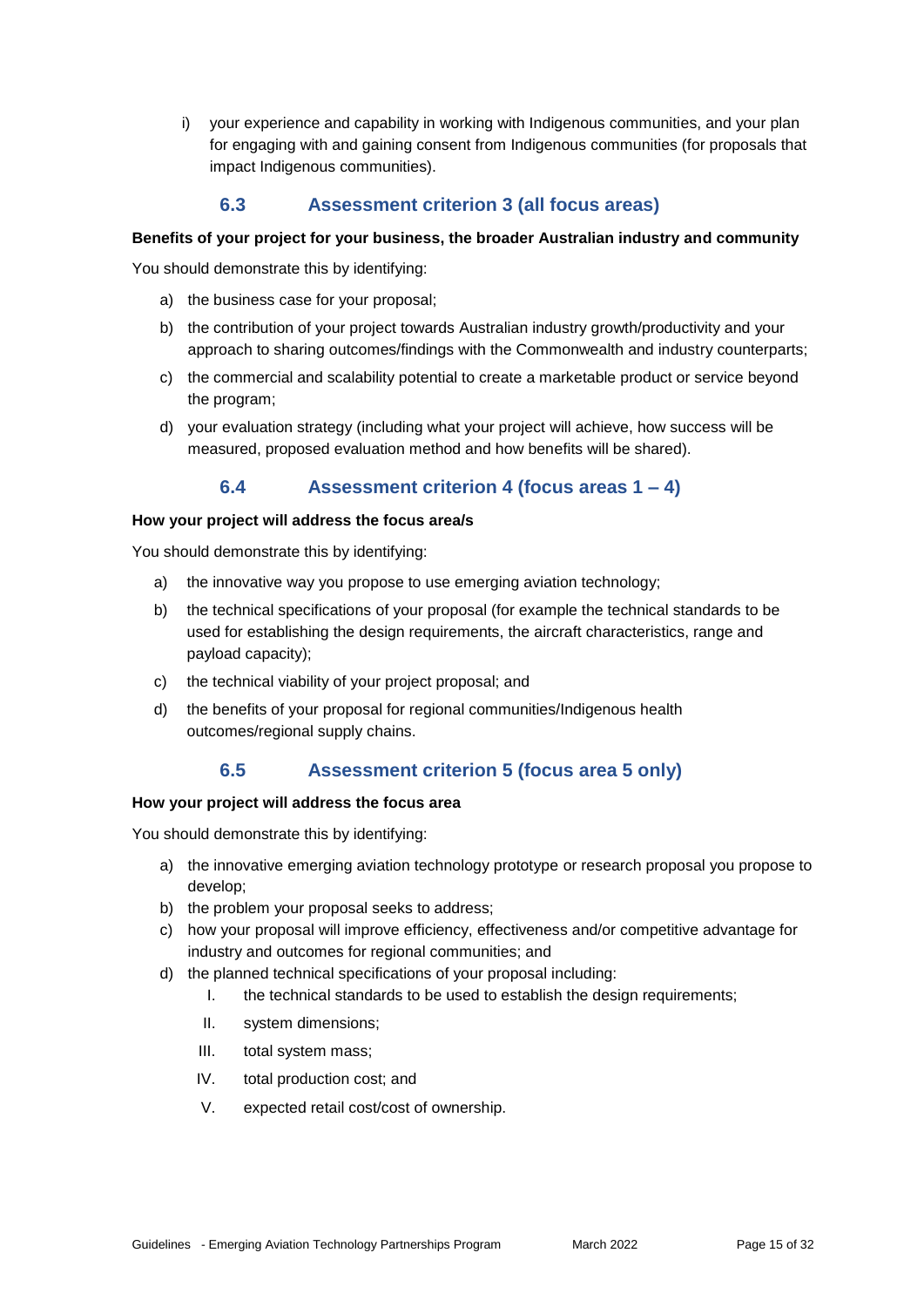# 7. How to apply

Before applying, you must read and understand these program guidelines.

The program guidelines are available at [GrantConnect.](http://www.grants.gov.au/) Any alterations and addenda<sup>3</sup> will be published on GrantConnect and by registering on this website, you will be automatically notified on any changes. GrantConnect is the authoritative source for grants information.

To apply you must:

- complete the attached application form;
- provide all the information requested;
- address all eligibility criteria and all the assessment criteria relevant to your proposal;
- include all necessary attachments;
- submit your application/s to Director, Agency Engagement and Emerging Technology Programs section, [EATP@infrastructure.gov.au,](mailto:EATP@infrastructure.gov.au) by the closing date shown on page 1 of these Grant Opportunity Guidelines.

You are responsible for ensuring that your application is complete and accurate. Giving false or misleading information is a serious offence under the *[Criminal Code 1995](http://www8.austlii.edu.au/cgi-bin/viewdoc/au/legis/cth/consol_act/cca1995115/sch1.html)*. We will investigate any false or misleading information and may exclude your application from further consideration.

If you find an error in your application after submitting it, you should contact us immediately at [EATP@infrastructure.gov.au.](mailto:EATP@infrastructure.gov.au)

If we find an error or information that is missing, we may ask for clarification or additional information from you that will not change the nature of your application. However, we can refuse to accept any additional information from you that would change your submission after the application closing time.

You should keep a copy of your application and any supporting documents.

We will acknowledge that we have received your application within two working days.

If you require further guidance regarding the application process, or if you are unable to submit an application online, please contact the Department at **EATP@infrastructure.gov.au.** 

## **7.1 Attachments to the application**

You are required to submit the below documents with your application, with the level of complexity and detail to be proportionate to your proposal. You should provide enough detail to enable a thorough assessment of your proposal, noting some of the supporting documents can be developed further following execution of a grant agreement.

- a project management plan (including budget, risk management plan, timeline/key milestones, stakeholder management plan);
- business case for your project;
- concept of operations and safety case (if applicable);
- evaluation plan;

-

evidence of support from project partners (if applicable);

<sup>&</sup>lt;sup>3</sup> Alterations and addenda include but are not limited to: corrections to currently published documents, changes to close times for applications, Questions and Answers documents and Frequently Asked Questions documents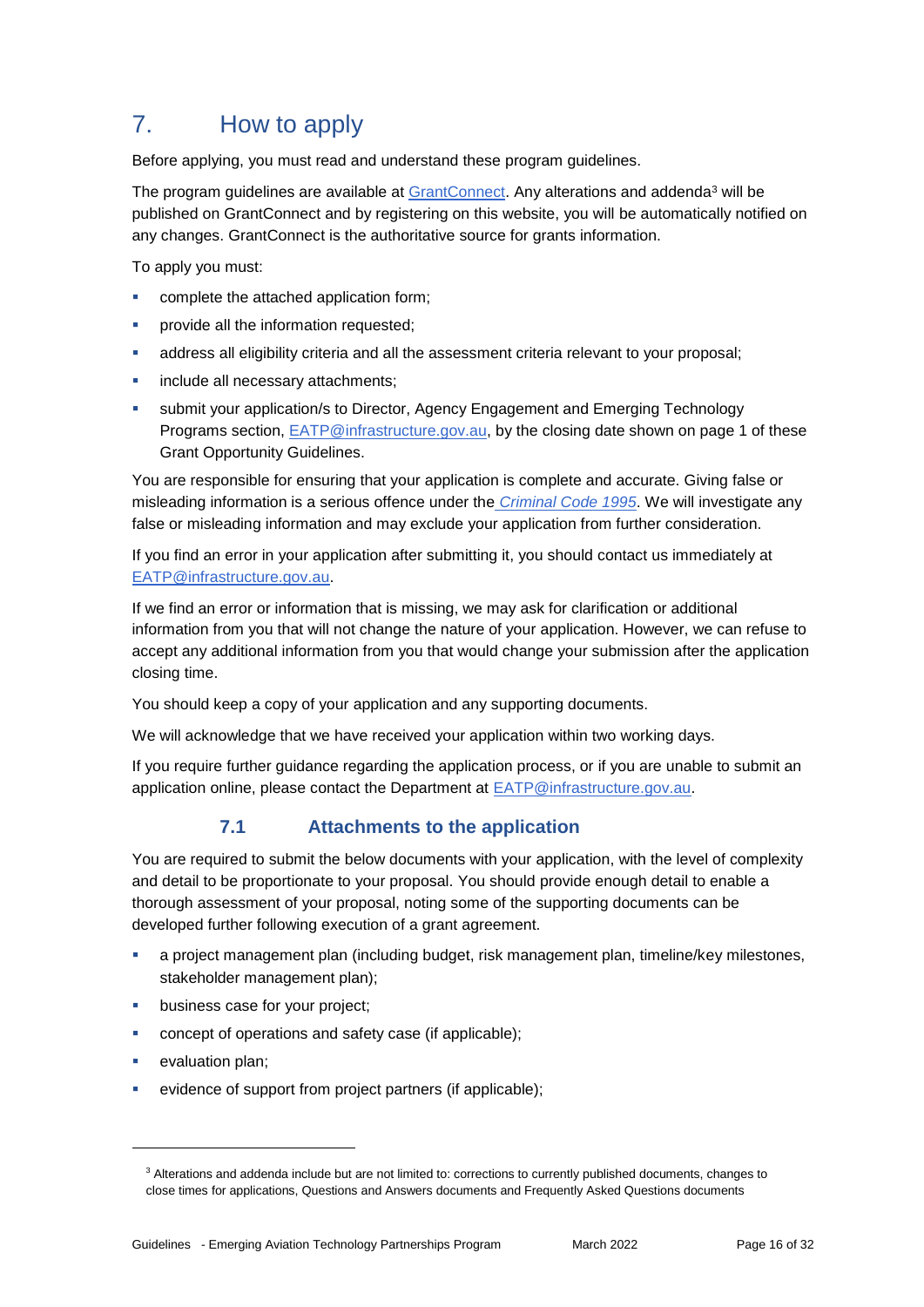- **trust deed (if applicable); and**
- any other documentation required to evidence the relevant assessment criteria.

You must attach supporting documentation to the application form in line with the instructions provided within the form. You should only attach requested documents. We will not consider information in attachments that we do not request.

### **7.2 Joint (consortia) applications**

We recognise that some organisations may want to join as a group to deliver a project.

In these circumstances, you must appoint a 'lead organisation'. Only the lead organisation can submit the application form and enter into a grant agreement with the Commonwealth. The application must identify all other members of the proposed group and include a letter of support from each of the partners.

Each letter of support should include:

- details of the partner organisation;
- an overview of how the partner organisation will work with the lead organisation and any other partner organisations in the group to successfully complete the project;
- an outline of the relevant experience and/or expertise the partner organisation will bring to the group;
- the roles/responsibilities of the partner organisation and the resources they will contribute (if any); and
- details of a nominated management level contact officer.

You must have a formal arrangement in place with all parties prior to execution of the agreement.

### **7.3 Timing of grant opportunity processes**

You must submit an application between the published opening and closing dates.

We cannot accept late applications.

If you are successful, we expect you will be able to commence your grant activity around July 2022.

#### Table 1: Expected timing for this Round One grant opportunity

| Activity                                        | Round 1 Timeframe |
|-------------------------------------------------|-------------------|
| Applications Close                              | 31 March 2022     |
| Assessment of applications                      | By end April 2022 |
| Approval of outcomes of selection process       | By mid-May 2022   |
| Negotiations and award of grant agreements      | By end June 2022  |
| Earliest start date of grant activity           | Around July 2022  |
| Notification to unsuccessful applicants         | June 2022         |
| Maximum End date of grant activity or agreement | 30 June 2024      |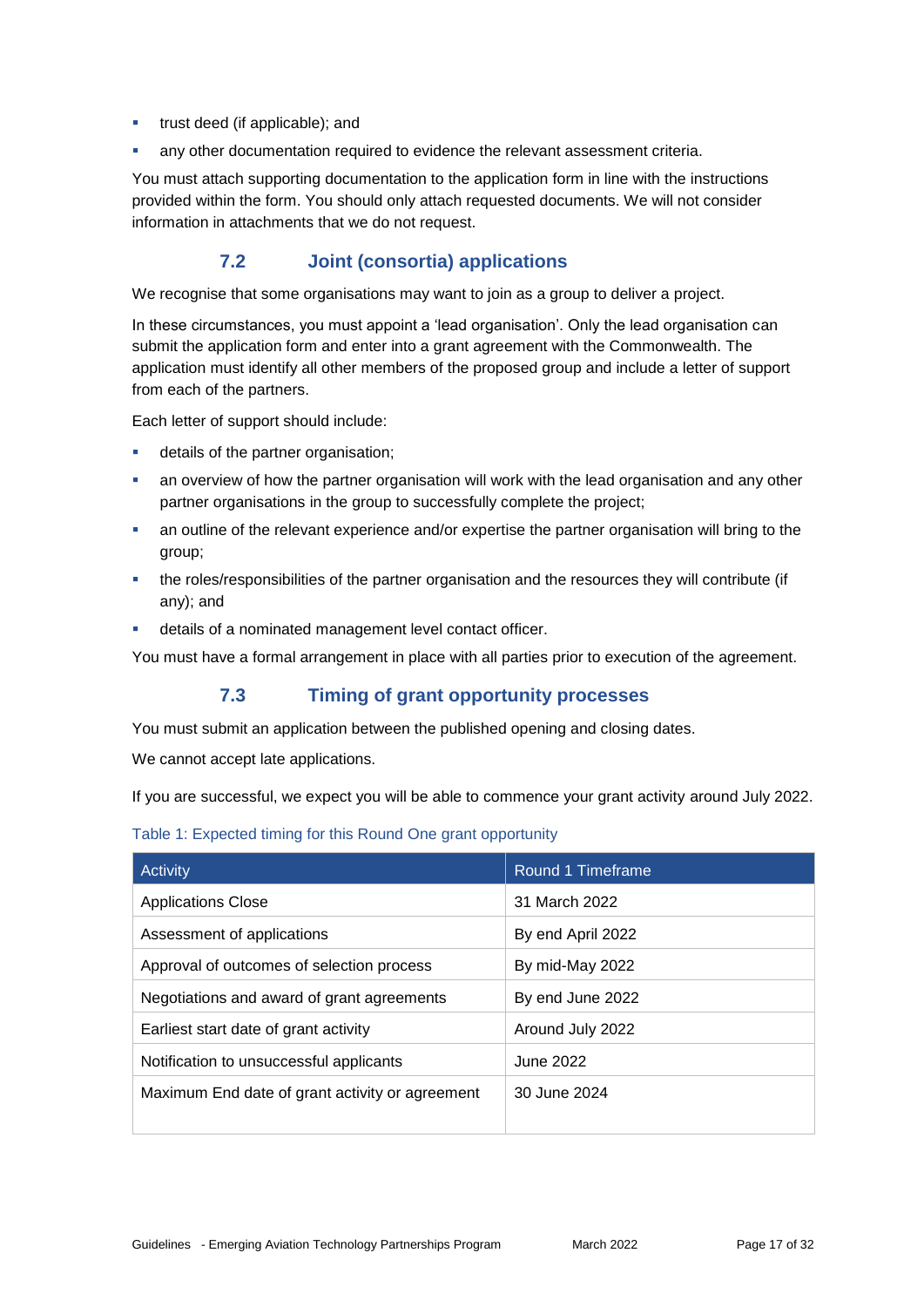## **7.4 Questions during the application process**

If you have any questions during the application period, please contact the Director of Agency Engagement and Emerging Technology Programs at [EATP@infrastructure.gov.au.](mailto:EATP@infrastructure.gov.au)

We will respond to emailed questions within two working days. Answers to questions will be posted on [GrantConnect.](https://www.grants.gov.au/)

## 8. The grant selection process

## **8.1 Assessment of grant applications**

We consider eligible applications through an open, competitive grant process that includes three phases of assessment.

In the phase one, the program team within the Department will:

- conduct a preliminary assessment of eligibility and compliance with the requirements of the Guidelines.
- score your application against the assessment criteria (see Section 6) and provide a score for relevant value for money<sup>4</sup> (see below).
- **undertake a comparative assessment of your application against other applications, including** analysis of the range of applications received by focus area and analysis of strategic issues arising from the mix of applications.

The assessment of the extent to which your application represents value with relevant money and the corresponding score will be based on:

- the overall objective/s to be achieved in providing the grant;
- the extent to which the evidence in the application demonstrates that it will contribute to meeting the outcomes/objectives;
- any further information requested and provided as part of the assessment process; and
- the relative value of the grant sought.

This phase of the assessment will culminate in a preliminary report to the Assessment Committee, which highlights highly ranking applications.

In phase two, the Assessment Committee will consider the preliminary assessment and report and undertake its own independent assessment of eligible, compliant applications against the assessment criteria and against the comparative merits of other applications to determine a list of highly ranked applications.

For applications ranked highly during this assessment, and prior to making recommendations to the decision maker, the Assessment Committee may seek to clarify or refine a project proposal with an applicant in order to maximise outcomes for the program or accommodate budgetary or other constraints that may influence assessment of the application. Such consultation would be on a without prejudice basis and does not presuppose the outcome of the assessment process.

The Assessment Committee may also seek additional information about you or your application. They may do this from within the Commonwealth, even if the sources are not nominated by you as referees. The assessment committee may also consider information about you or your application that is available through the normal course of business.

1

<sup>4</sup> See glossary for an explanation of 'value with money'.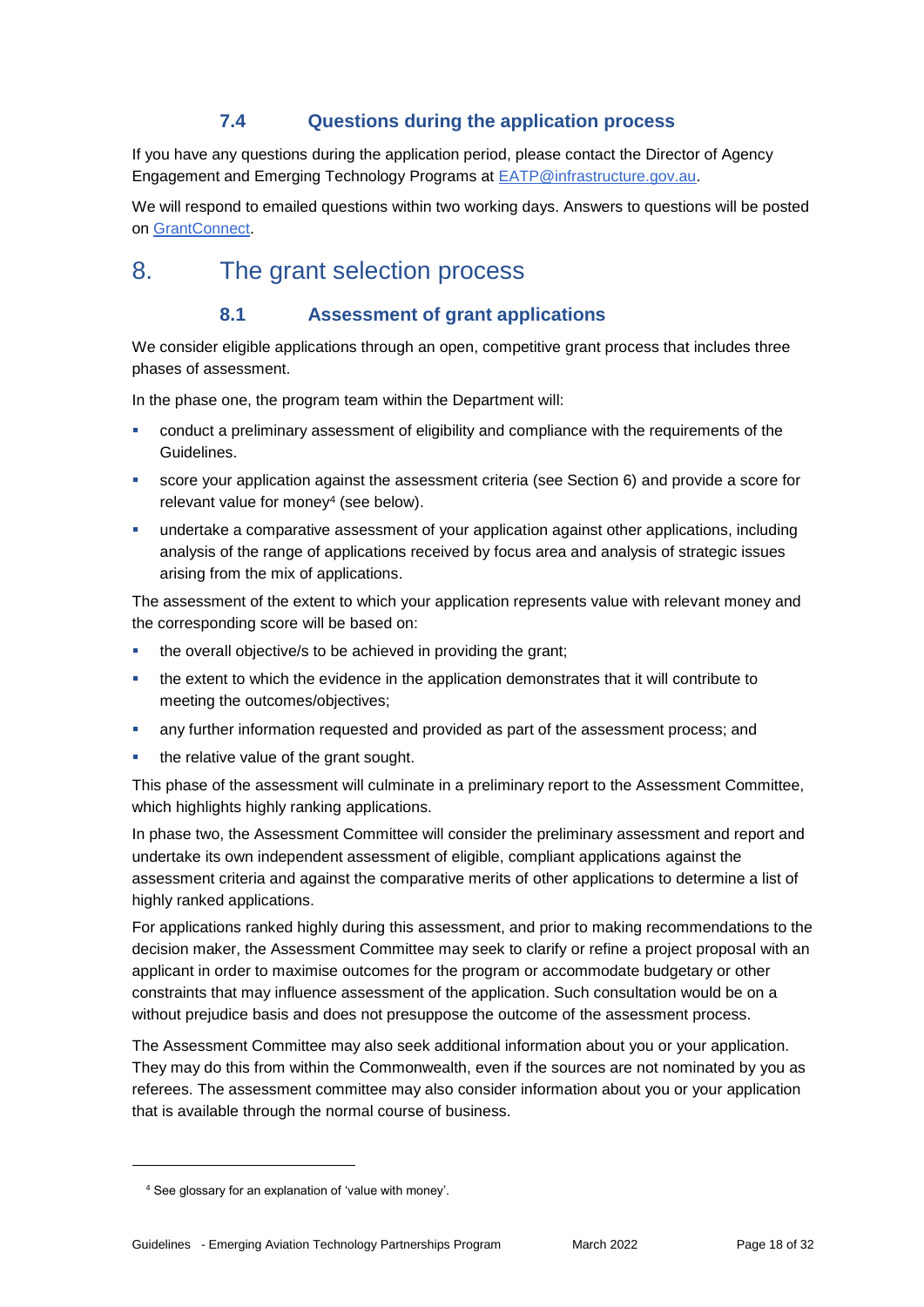In phase three, the Assessment Committee will prepare its own report and make recommendations to the decision maker regarding which grant applications should be awarded a grant. The decision maker will consider the assessment and report and decide which grants to approve.

### **8.2 Who will assess applications?**

The program team within the Department will comprise at least five Australian Public Service officers.

The Assessment Committee will comprise of three officers within the Department, likely holding the following positions:

- Assistant Secretary, Safety and Future Technology Branch (Chair Person);
- Director, Agency Engagement and Emerging Technology Programs section; and
- Director, Domestic Security Policy and Programs.

We will ask technical advisors to help inform the assessment process who may undertake an assessment from a technical viability perspective. Technical advisors from within the Commonwealth will include representatives from:

- Airservices Australia;
- **The Civil Aviation Safety Authority; and**
- The Department of Defence.

Technical advisors external to the Commonwealth may also be required to help inform the assessment process. All advisors will be required to perform their duties in accordance with the CGRGs.

### **8.3 Who will approve grants?**

The Minister for Infrastructure, Transport and Regional Development is the Program Delegate and decides which grants to approve, taking into account the recommendations of the assessment committee and the availability of grant funds for the purposes of the grant program.

As the decision maker, the Minister for Infrastructure, Transport and Regional Development, has final say on all matters, including:

- the approval of the grant;
- the grant funding amount to be awarded; and
- the terms and conditions of the grant.

There is no appeal mechanism for decisions to approve or not approve a grant.

Following a decision on successful grant applications, the Department will handle the negotiation and execution of grant agreements.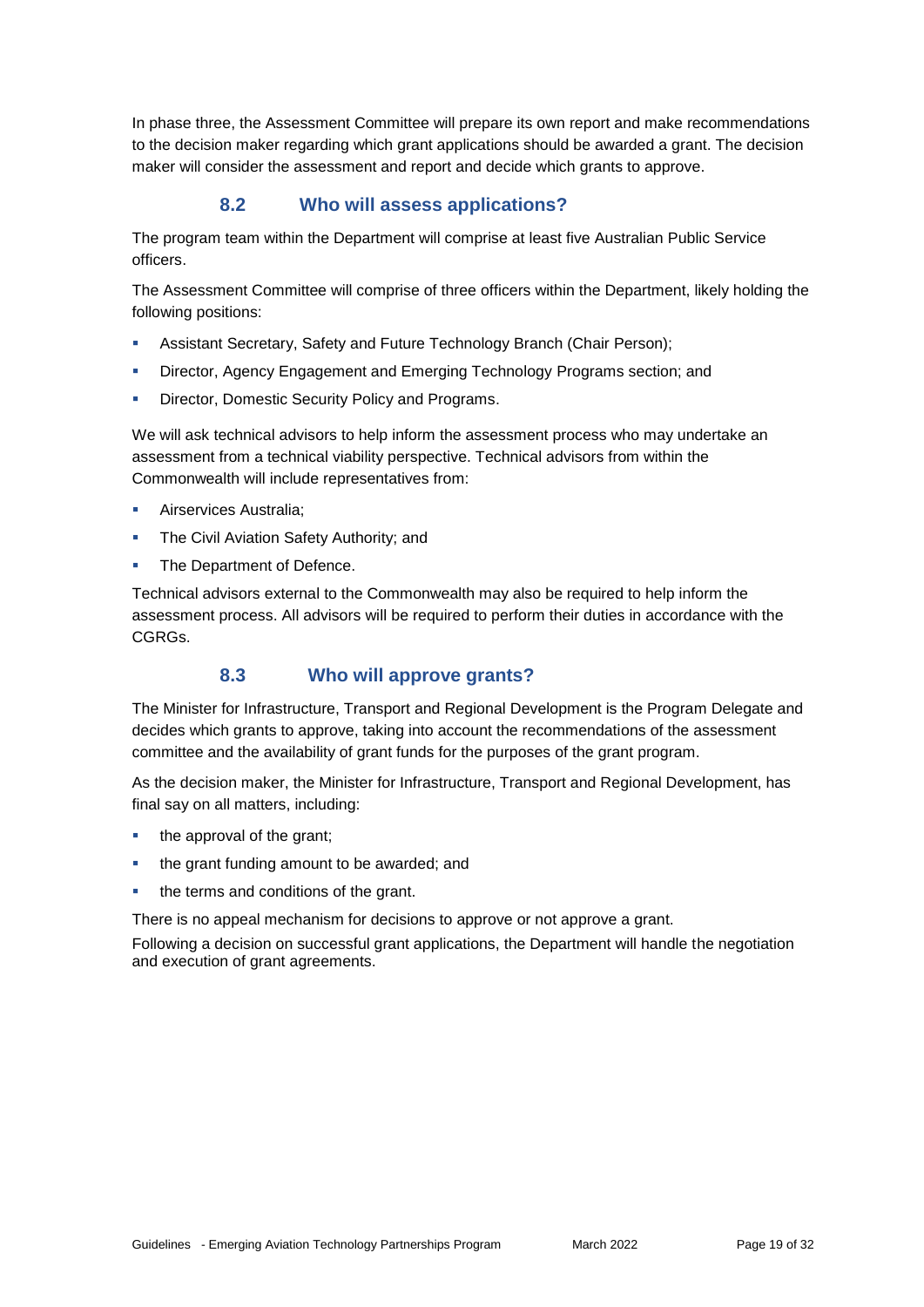# 9. Notification of application outcomes

We will advise you of the outcome of your application in writing. If you are successful, we will advise you of any specific conditions attached to the grant.

You can submit a new application for the same proposal (or a similar proposal) in any future grant opportunities under the program. You should include new or additional information to address any weaknesses that may have prevented your previous application from being successful.

### **9.1 Feedback on your application**

If you are unsuccessful, you may ask for feedback within one week of being advised of the outcome. We will give written feedback within one month of your request.

## **9.2 Further grant opportunities**

It is intended that there will be two grant opportunities under this program. The Round Two grant opportunity is expected to be opened following conclusion of the Round One selection process.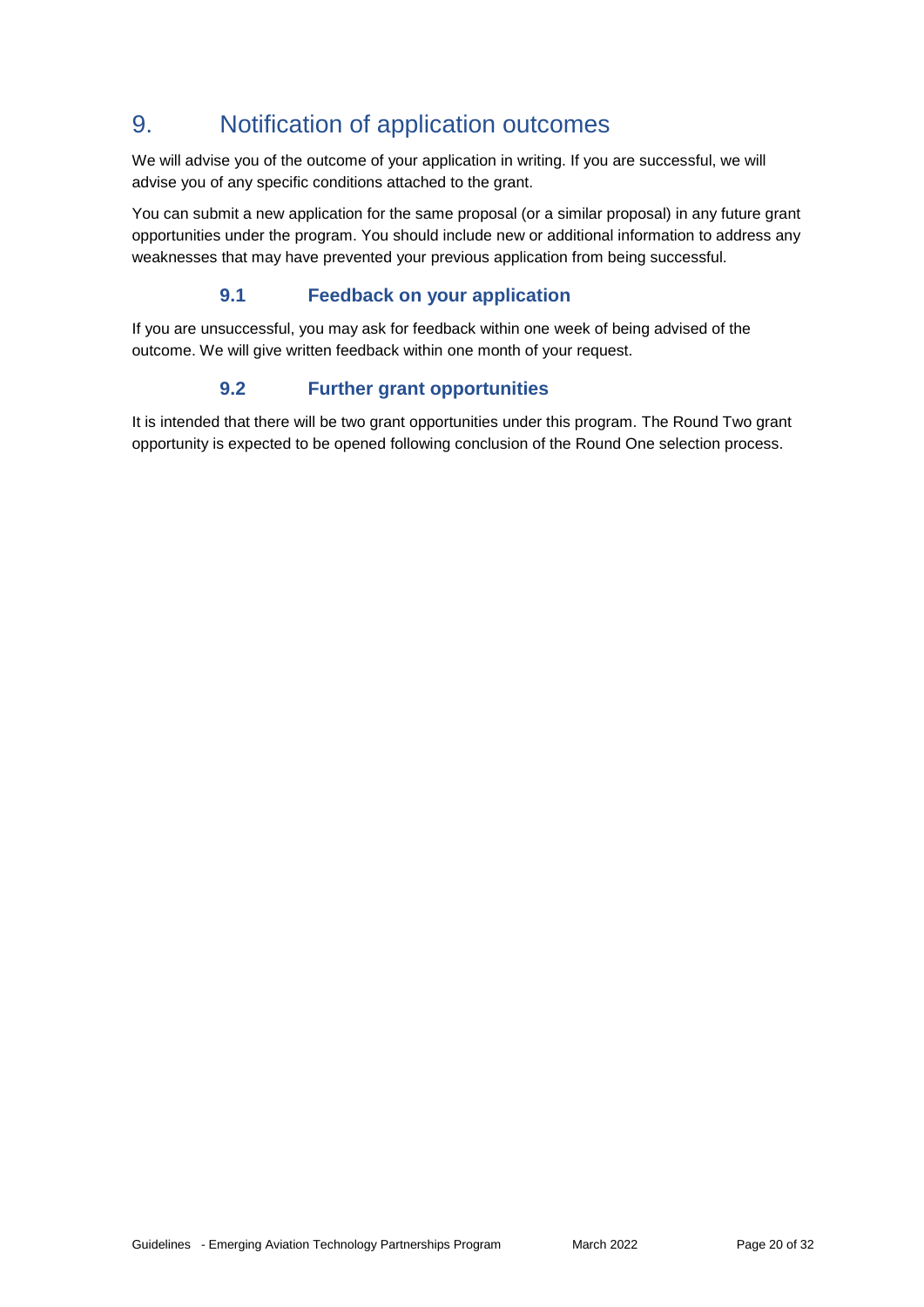# 10. Successful grant applications

## **10.1 The grant agreement**

You must enter into a legally binding grant agreement with the Commonwealth. The Department will administer the grant agreements on behalf of the Commonwealth.

Each agreement has general terms and conditions that cannot be changed. We will use a schedule to outline the specific grant requirements.

Consistent with the program objective of enabling the development and deployment of emerging aviation technology, it is intended that the outcomes of the program contribute to the advancement of the Australian industry. Where appropriate, and subject to formal agreement between relevant parties, the Commonwealth may be granted a permanent, non-exclusive, irrevocable, royalty-free licence (including a right to sub-license) to use, modify, communicate, reproduce, publish, and adapt the Activity Material produced by projects, for use by interested parties.

We must execute a grant agreement with you before any payments are made. We are not responsible for any of your expenditure before a grant agreement is executed. If you rely on grant funding before you have an executed grant agreement, you do so at your own risk.

Your grant agreement may have specific conditions determined by the assessment process or other considerations made by the Program Delegate. We will identify these in the agreement.

The Commonwealth may recover grant funds if there is a breach of the grant agreement.

#### **Commonwealth Standard Grant Agreement**

We will use the Commonwealth tandard grant agreement for this program, tailored as necessary to the specific requirements for successful individual projects, including payment milestones and any KPIs or targets. The standard grant agreement is available [here.](https://www.finance.gov.au/government/commonwealth-grants/tools-and-templates)

You will have 30 days from the date of a written offer to execute this grant agreement with the Commonwealth ('execute' means both you and the Commonwealth have signed the agreement).

The offer may lapse if both parties do not sign the grant agreement within this time, unless otherwise agreed by the Department. We base the approval of your grant on the information you provide in your application.

You may request changes to the grant agreement. However, we will review any required changes to these details to ensure they do not impact the grant as approved by the Program Delegate.

## **10.2 Informal agreement between partners**

We anticipate entering into informal agreements (such as a Memorandum of Understanding) with successful grantees and other parties with an interest in the success of the grant project as appropriate (such as grantee partners, local or state government parties, community representatives, etc), to establish processes for communication and information sharing and for identifying and resolving challenges. These agreements will set out the objectives of each party, the areas of common interest and how each party will work to achieve those interests. Such arrangements will be voluntary, separate to the grant agreement and have an objective of assisting and facilitating successful project implementation.

## **10.3 Relevant Legislation, Policies and Industry Standards**

You must comply with all relevant laws and regulations in undertaking your project. It is a condition of the grant funding that you meet these requirements. Where a project proposal is dependent on the issue of regulatory approvals, the approval of a grant will not in itself guarantee the issue of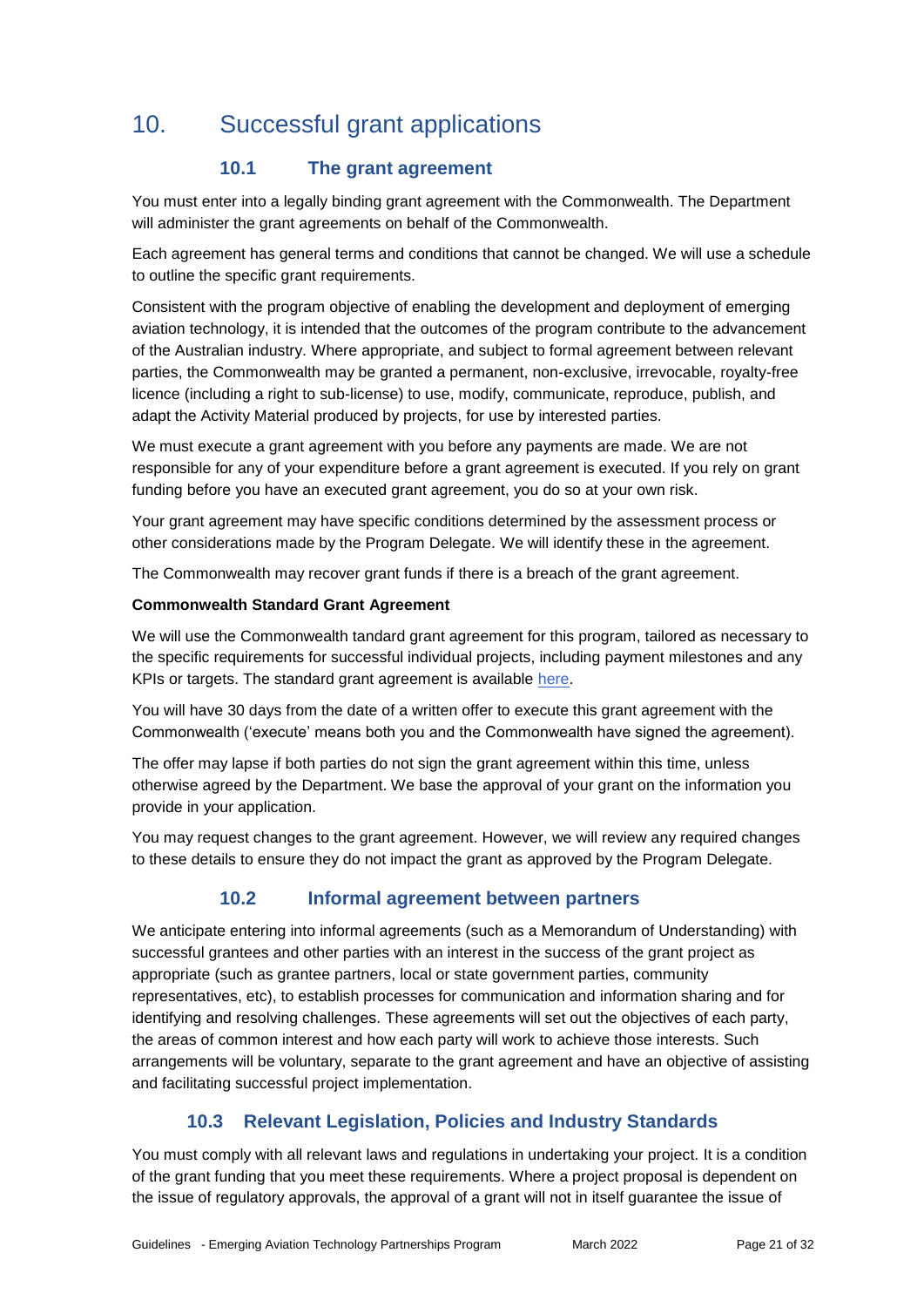such approvals, and failure to secure such approvals would be likely to impact on the continuation of any grant agreement.

#### **10.4 How we pay the grant**

The grant agreement will state the:

- maximum grant amount to be paid;
- any in-kind financial contributions you will make;
- any financial contribution provided by you and/or a third party; and
- any other terms that apply specifically to your grant.

We will not exceed the maximum grant amount under any circumstances.

We will make payments according to an agreed schedule set out in the grant agreement. Payments are subject to satisfactory progress on the grant activity, achievement of agreed milestones and compliance with the terms of the agreement, including reporting requirements, and submission of a valid tax invoice. The terms of individual agreements may vary according to the nature of each project, given the potentially diverse range of possible project proposals under the program.

## **10.5 Grants Payments and Goods and Services Tax (GST)**

Eligible applicants are required to be registered for [Goods and Services Tax \(GST\).](https://www.ato.gov.au/Business/GST/Registering-for-GST/) Applications should identify grant funding sought **exclusive** of GST. We will add GST in the grant agreements of successful applicants.

Grants are assessable income for taxation purposes, unless exempted by a taxation law. We recommend you seek independent professional advice on your taxation obligations or seek assistance from the [Australian Taxation Office.](https://www.ato.gov.au/)<sup>5</sup> We do not provide advice on your particular taxation circumstances.

1

<sup>5</sup> <https://www.ato.gov.au/>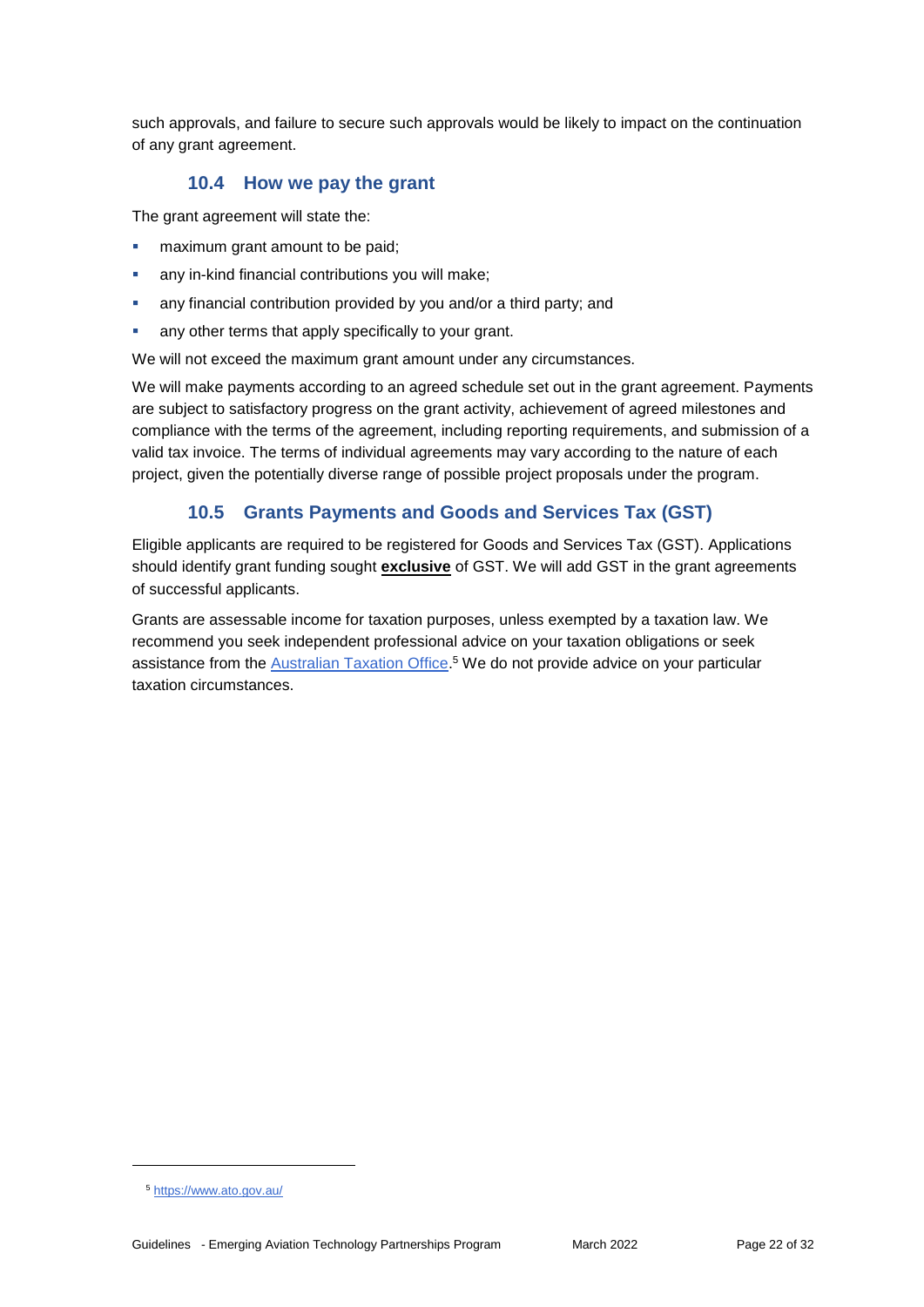# 11. Announcement of grants

If successful, your grant will be listed on the [GrantConnect](https://www.grants.gov.au/) website 21 calendar days after the date of effect as required by Section 5.3 of the [CGRGs.](https://www.finance.gov.au/government/commonwealth-grants/commonwealth-grants-rules-and-guidelines)

Confidential information will be treated in accordance with section 13.4.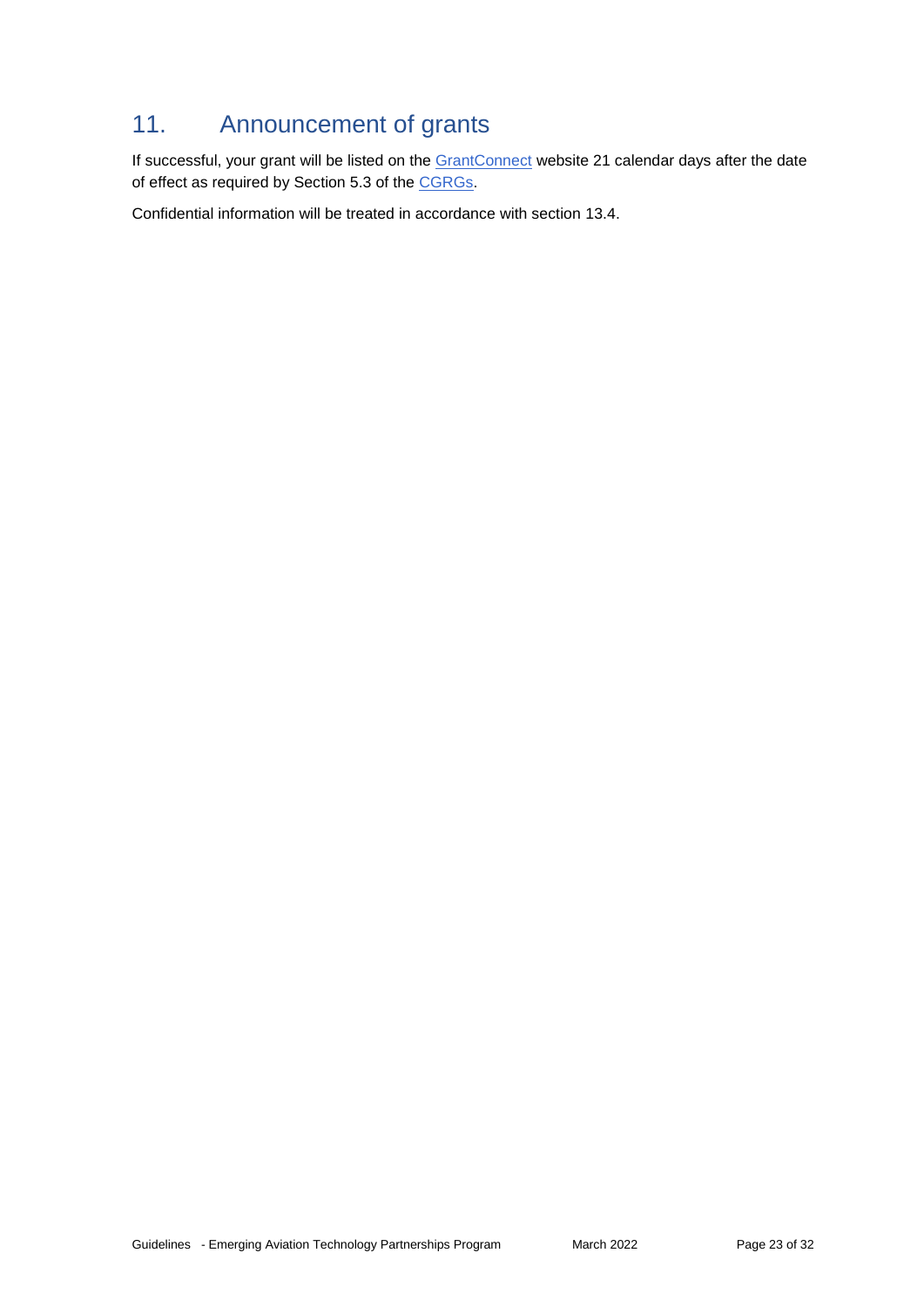## 12. How we monitor your grant activity

## **12.1 Keeping us informed**

You should let us know if anything is likely to affect your grant activity or organisation.

We need to know of any key changes to your organisation or its business activities, particularly if they affect your ability to complete your grant project, carry on business and pay debts due.

You must also inform us of any changes to your:

- name;
- addresses;
- nominated contact details;
- bank account details.

If you become aware of a breach of terms and conditions under the grant agreement, you must contact us immediately.

You must notify us of events relating to your grant and provide an opportunity for the Minister or their representative to attend.

### **12.2 Reporting**

You must submit reports in line with the [grant agreement.](file://///prod.protected.ind/User/user03/LLau2/insert%20link%20here) Where applicable, we will provide sample templates for these reports as appendices in the grant agreement. We will remind you of your reporting obligations before a report is due. We will expect you to report on:

- progress against agreed grant activity and outcomes;
- contributions of participants directly related to the grant activity; and
- expenditure of the grant.

In line with the proportionality principle outlined in the CGRGs, the reporting requirements will be based on the potential risks and specific circumstances of your project including the size, complexity and grant amount.

We will monitor progress by assessing reports you submit and may conduct site visits or request records to confirm details of your reports, if necessary. Occasionally we may need to re-examine claims, seek further information or request an independent audit of claims and payments.

#### **Ad-hoc reports**

We may ask you for ad-hoc reports on your grant. This may be to provide an update on progress, or any significant delays or difficulties in completing the project.

#### **Final report**

When you complete the project you must submit a final report.

Final reports must:

- identify if and how outcomes have been achieved;
- include the agreed evidence as specified in the grant agreement;
- identify the total eligible expenditure incurred;
- include a declaration that the grant money was spent in accordance with the grant agreement and to report on any underspends of the grant money; and
- be submitted within 30 days of completion in the format provided in the grant agreement.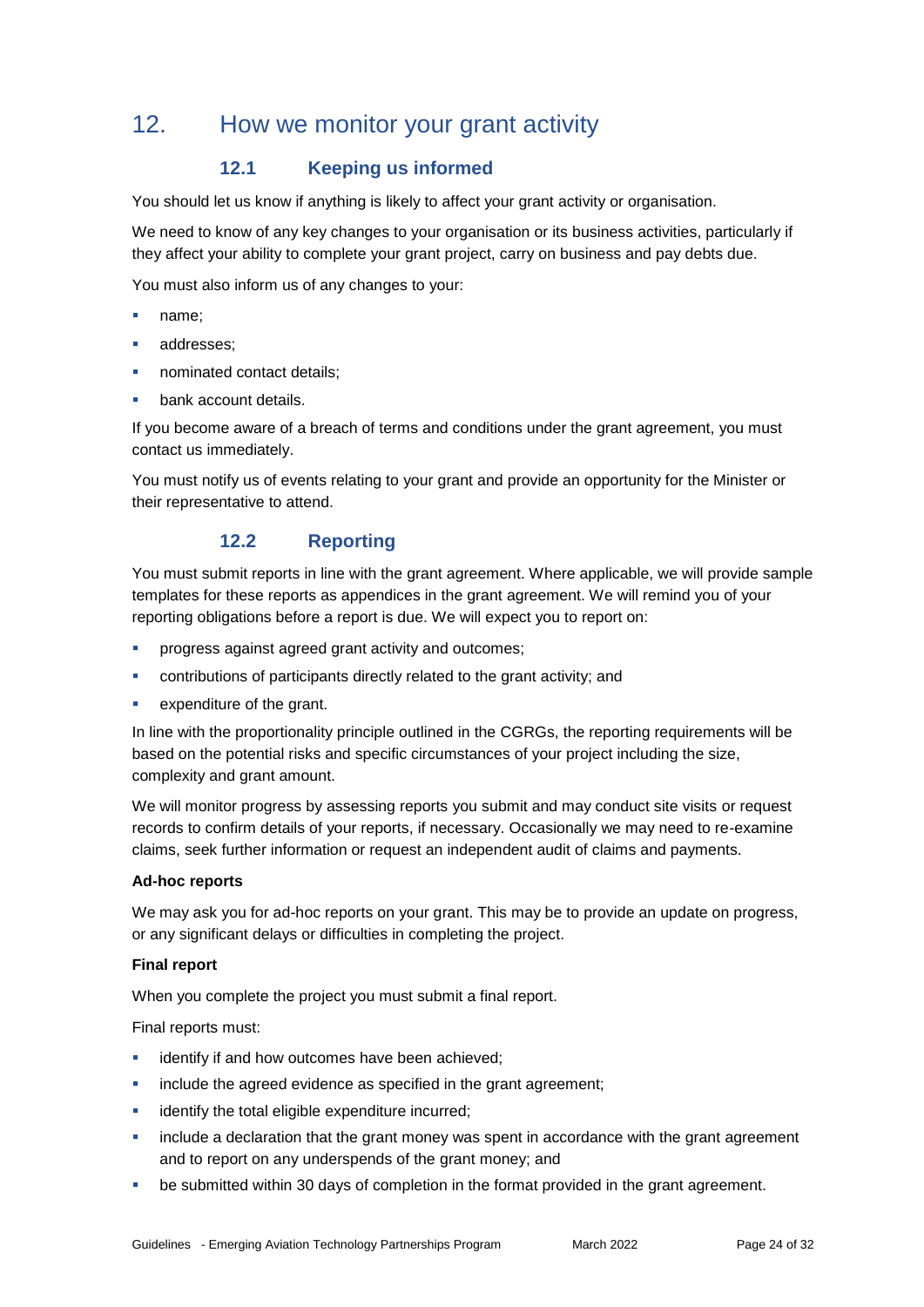### **12.3 Audited financial acquittal report**

We may ask you to provide an independently audited financial acquittal report. A financial acquittal report will verify that you spent the grant in accordance with the grant agreement.

### **12.4 Grant agreement variations**

We recognise that unexpected events may affect your progress. In these circumstances, you can request a variation to your grant agreement. You can request a variation by writing to [EATP@infrastructure.gov.au.](mailto:EATP@infrastructure.gov.au)

You should not assume that a variation request will be successful. We will consider your request based on provisions in the grant agreement and the likely impact on achieving outcomes.

#### **12.5 Compliance visits**

We may visit you during or at the completion of your grant activity to review your compliance with the grant agreement. We will provide you with reasonable notice of any compliance visit.

#### **12.6 Record keeping**

We may also inspect the records you are required to keep under the grant agreement.

#### **12.7 Evaluation**

We will evaluate the grant opportunity to measure how well the outcomes and objectives have been achieved. We may use information from your application and reports for this purpose. We may also interview you, or ask you for more information to help us understand how the grant affected you and to evaluate how effective the program was in achieving its outcomes.

We may contact you up to one year after you finish your grant for more information to assist with this evaluation.

#### **12.8 Acknowledgement**

The program logo should be used on all materials related to grants under the program. Whenever the logo is used, the publication must also acknowledge the Commonwealth as follows:

'Emerging Aviation Technology Partnerships Program – an Australian Government initiative'.

If you make a public statement about a grant activity funded under the program, we require you to acknowledge the grant by using the following:

'This project received grant funding from the Australian Government.'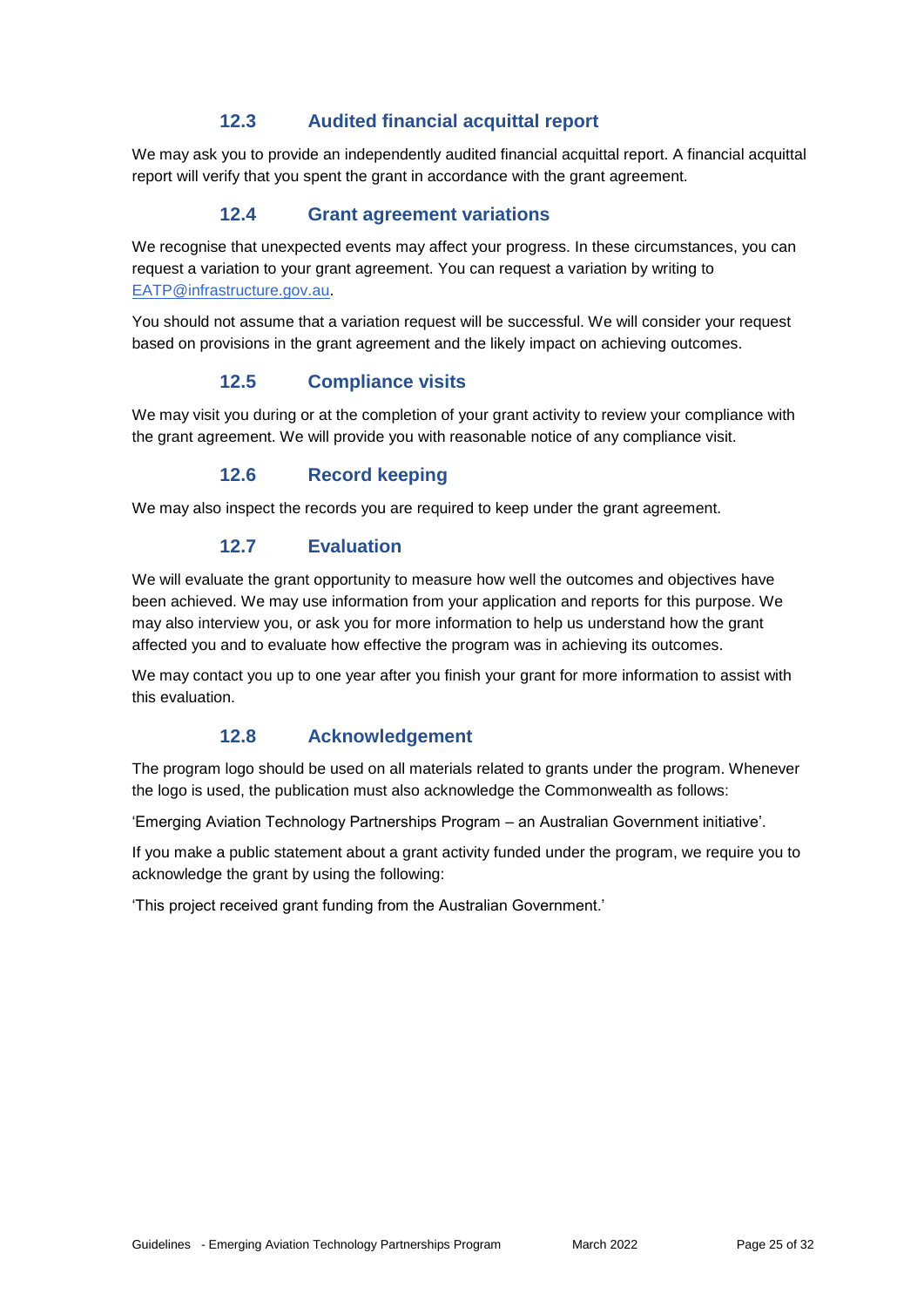# 13. Probity

The Australian Government will make sure that the grant opportunity process is fair, according to the published guidelines, incorporates appropriate safeguards against fraud, unlawful activities and other inappropriate conduct and is consistent with the CGRGs.

We may change these guidelines from time-to-time. When this happens, the revised guidelines will be published on [GrantConnect.](https://www.grants.gov.au/)

## **13.1 Enquiries and feedback**

The Department's Complaints Procedures apply to complaints about this grant opportunity. All complaints about a grant process, including questions you have about grant decisions for this grant opportunity, should be provided in writing to:

Attention: Director, Agency Engagement and Emerging Technology Programs Email: [EATP@infrastructure.gov.au.](mailto:EATP@infrastructure.gov.au)

If you are not satisfied with the response from the program team, a request for further review can be made in writing to:

Attention: Assistant Director, Governance Section Email: [clientservice@infrastructure.gov.au](mailto:clientservice@infrastructure.gov.au)

If you do not agree with the way the Department has handled your complaint, you may make a complaint to the [Commonwealth Ombudsman.](http://www.ombudsman.gov.au/) The Ombudsman will not usually look into a complaint unless the matter has first been raised directly with the Department.

The Commonwealth Ombudsman can be contacted on:

Phone (Toll free): 1300 362 072 Email: [ombudsman@ombudsman.gov.au](mailto:ombudsman@ombudsman.gov.au) Website: [www.ombudsman.gov.au](http://www.ombudsman.gov.au/)

### **13.2 Conflicts of interest**

Any conflicts of interest could affect the performance of the grant opportunity or program. There may be a [conflict of interest,](http://www.apsc.gov.au/publications-and-media/current-publications/aps-values-and-code-of-conduct-in-practice/conflict-of-interest) or perceived conflict of interest, if the Department's staff, any member of a committee or advisor and/or you or any of your personnel:

- has a professional, commercial or personal relationship with a party who is able to influence the application selection process, such as an Australian Government officer (or member of an external panel);
- **has a relationship with or interest in, an organisation, which is likely to interfere with or restrict** the applicants from carrying out the proposed activities fairly and independently; or
- has a relationship with, or interest in, an organisation from which they will receive personal gain because the organisation receives a grant under the grant program/ grant opportunity.

You will be asked to declare, as part of your application, any perceived or existing conflicts of interests, or that, to the best of your knowledge, there is no conflict of interest. A template is available on GrantConnect.

If you later identify an actual, apparent, or perceived conflict of interest, you must inform the Department in writing immediately.

Conflicts of interest for Australian Government staff will be handled as set out in the Australian [Public Service Code of Conduct \(Section 13\(7\)\)](http://www8.austlii.edu.au/cgi-bin/viewdoc/au/legis/cth/consol_act/psa1999152/s13.html) of the *[Public Service Act 1999](https://www.legislation.gov.au/Series/C2004A00538)*. Committee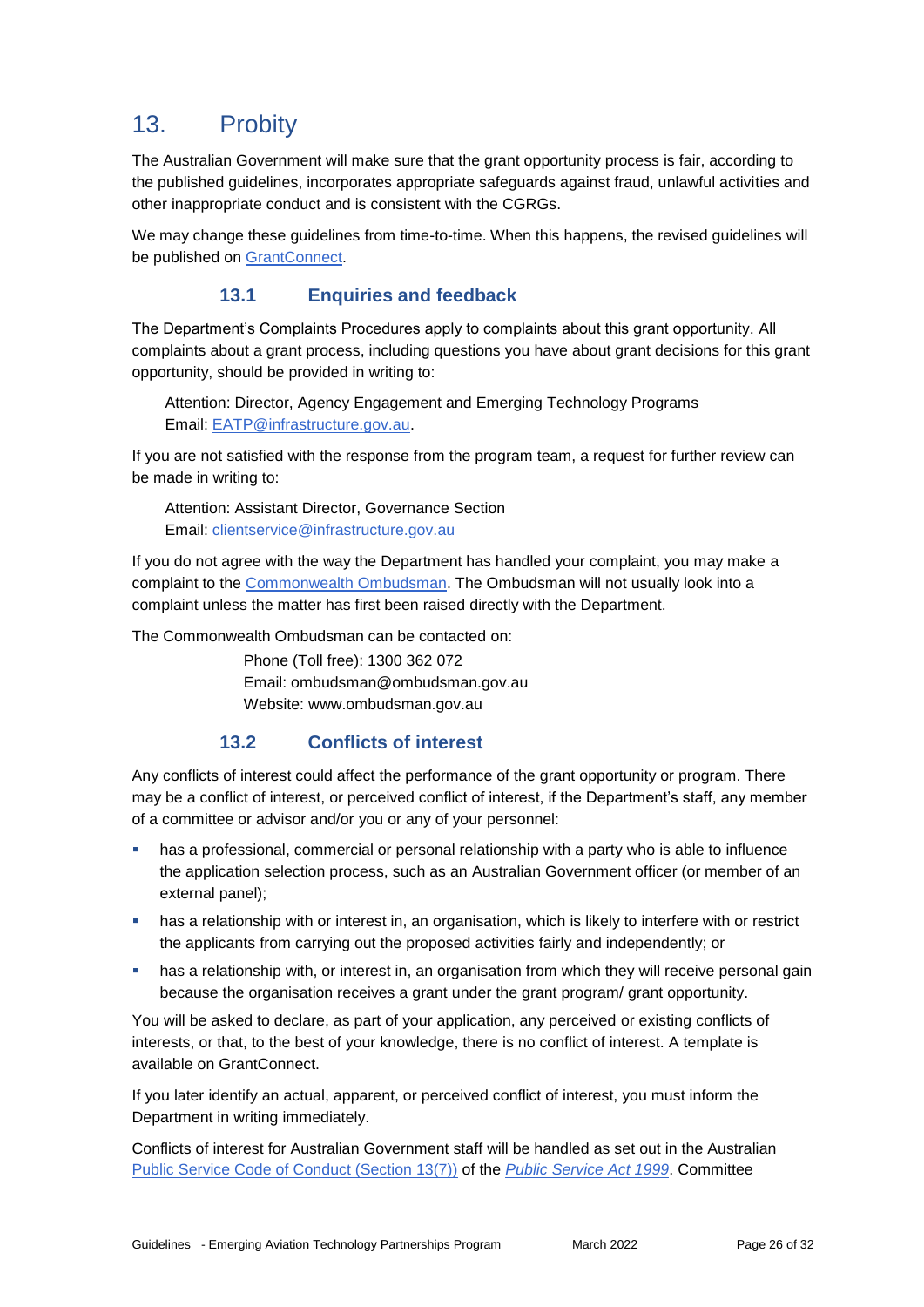members and other officials including the decision maker must also declare any conflicts of interest.

#### **13.3 Privacy**

We treat your personal information according to the *[Privacy Act 1988](https://www.legislation.gov.au/Details/C2014C00076)* and the [Australian Privacy](https://www.oaic.gov.au/privacy-law/privacy-act/australian-privacy-principles) [Principles.](https://www.oaic.gov.au/privacy-law/privacy-act/australian-privacy-principles) This includes letting you know:

- what personal information we collect;
- why we collect your personal information;
- who we give your personal information to.

Your personal information can only be disclosed to someone else for the primary purpose for which it was collected, unless an exemption applies.

The Australian Government may also use and disclose information about grant applicants and grant recipients under this grant opportunity in any other Australian Government business or function. This includes disclosing grant information on GrantConnect as required for reporting purposes and giving information to the Australian Taxation Office for compliance purposes.

We may share the information you give us with other Commonwealth entities for purposes including government administration, research or service delivery, according to Australian laws.

As part of your application, you declare your ability to comply with the *Privacy Act 1988* and the Australian Privacy Principles and impose the same privacy obligations on officers, employees, agents and subcontractors that you engage to assist with the activity, in respect of personal information you collect, use, store, or disclose in connection with the activity. Accordingly, you must not do anything, which if done by the Department would breach an Australian Privacy Principle as defined in the Act.

### **13.4 Confidential Information**

Other than information available in the public domain, you agree not to disclose to any person, other than us, any confidential information relating to the grant application and/or agreement, without our prior written approval. The obligation will not be breached where you are required by law, Parliament or a stock exchange to disclose the relevant information or where the relevant information is publicly available (other than through breach of a confidentiality or non-disclosure obligation).

We may at any time, require you to arrange for you; or your employees, agents or subcontractors, to give a written undertaking relating to nondisclosure of our confidential information in a form we consider acceptable.

We will keep any information in connection with the grant agreement confidential to the extent that it meets all of the three conditions below:

- 1. you clearly identify the information as confidential and explain why we should treat it as confidential;
- 2. the information is commercially sensitive;
- 3. revealing the information would cause unreasonable harm to you or someone else.

We will not be in breach of any confidentiality agreement if the information is disclosed to:

 the committee and other Commonwealth employees and contractors to help us manage the program effectively;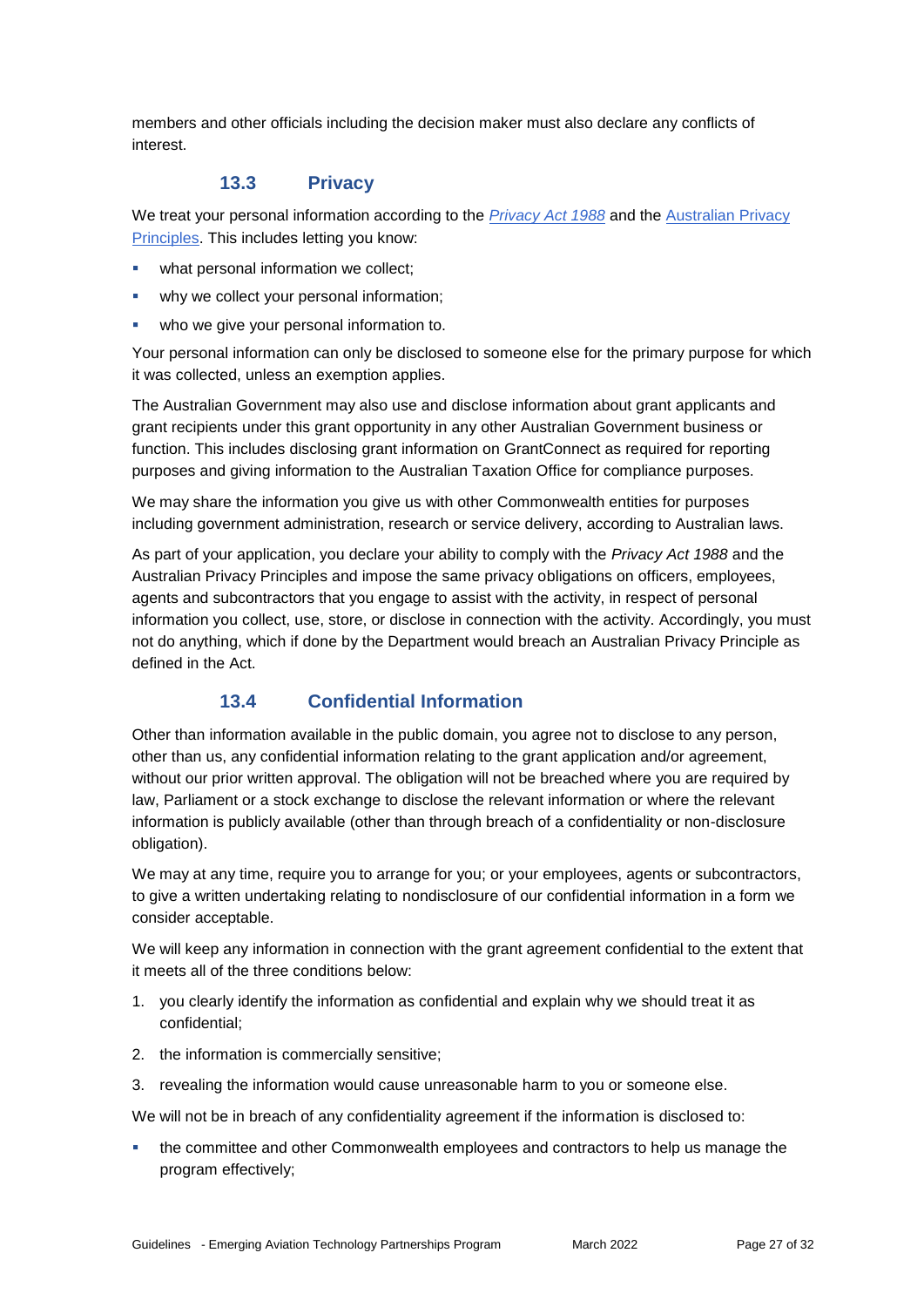- **EXECT** employees and contractors of the Department so we can research, assess, monitor and analyse our programs and activities;
- **EXECT** employees and contractors of other Commonwealth agencies for any purposes, including government administration, research or service delivery;
- other Commonwealth, State, Territory or local government agencies in program reports and consultations;
- **the Auditor-General, Ombudsman or Privacy Commissioner;**
- **the responsible Minister or Parliamentary Secretary; and**
- a House or a Committee of the Australian Parliament.

The grant agreement may also include any specific requirements about special categories of information collected, created or held under the grant agreement.

## **13.5 Freedom of information**

All documents in the possession of the Australian Government, including those about this grant opportunity, are subject to the *[Freedom of Information Act 1982](https://www.legislation.gov.au/Series/C2004A02562)* (FOI Act)*.*

The purpose of the FOI Act is to give members of the public rights of access to information held by the Australian Government and its entities. Under the FOI Act, members of the public can seek access to documents held by the Australian Government. This right of access is limited only by the exceptions and exemptions necessary to protect essential public interests and private and business affairs of persons in respect of whom the information relates.

All Freedom of Information requests must be referred to the Freedom of Information Coordinator in writing.

By mail: Freedom of Information Coordinator Governance Section Australian Government Department of Infrastructure, Transport, Regional Development and Communications GPO Box 594 Canberra ACT 2601 By email: [clientservice@infrastructure.gov.au](mailto:clientservice@infrastructure.gov.au)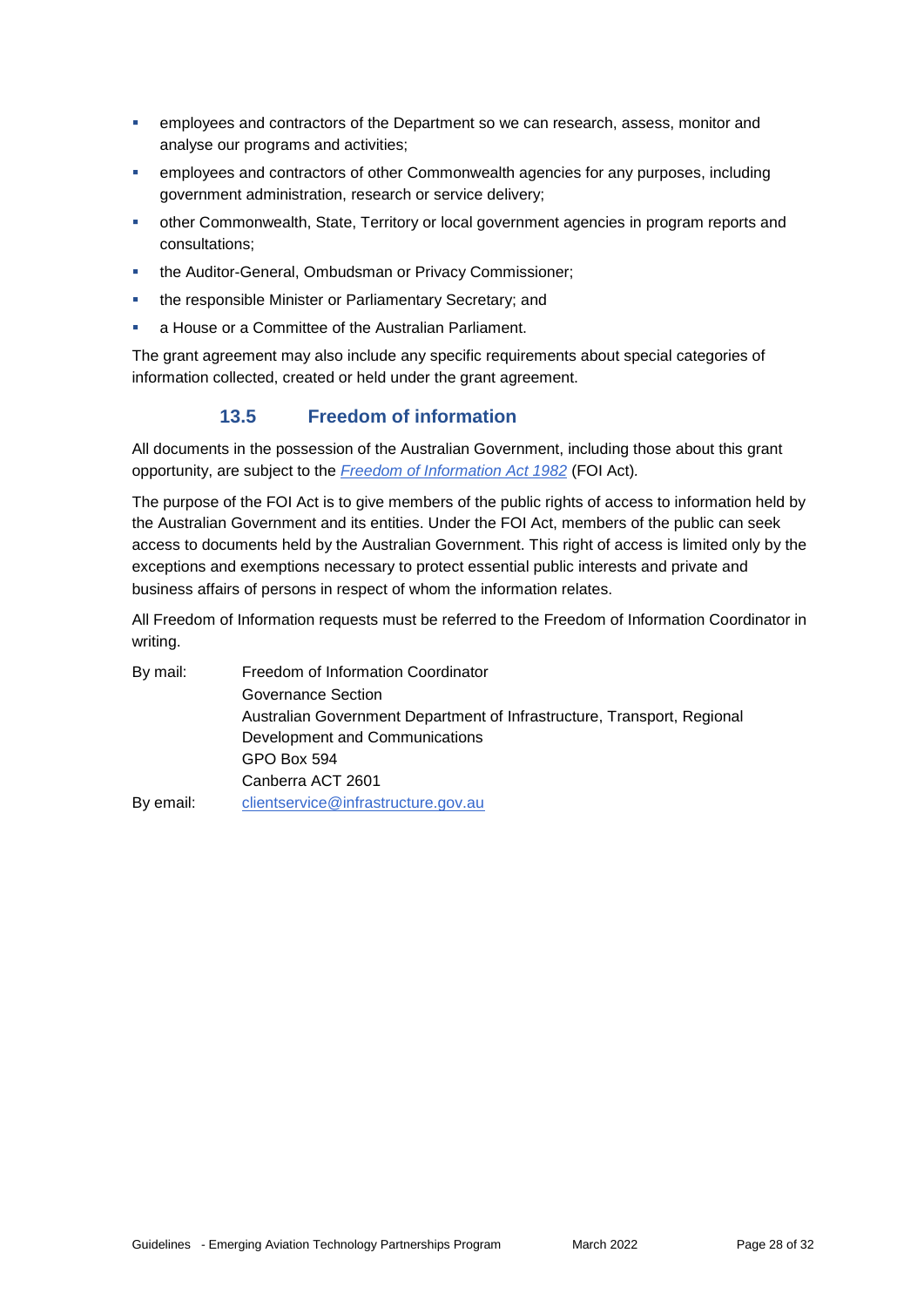# 14. Consultation

Consultation took place during the program design phase.

Feedback was sought from:

- members of the National Emerging Aviation Technology Consultative Committee (NEAT CC), an existing stakeholder body established by the Department to inform its broader work on the NEAT Policy Statement.
- **Industry and other parties who approached the Department;**
- Government stakeholders including other Commonwealth agencies and state and territory governments; and
- Interested persons through publication of a Forecast Grant Opportunity on [GrantConnect.](https://www.grants.gov.au/Fo/ListResult?Page=1&ItemsPerPage=0&SearchFrom=AdvancedSearch&Type=Fo&AgencyUuid=677edfd6-fb32-31c7-1339-7c51d18cda9a&AgencyStatus=2&Keyword=EATP&KeywordTypeSearch=AllWord&Edor=July%20to%20December%202021&OrderBy=Agency)

All information provided during consultation was made publically available on the Department's [website.](https://www.infrastructure.gov.au/aviation/technology/drones/eatp.aspx)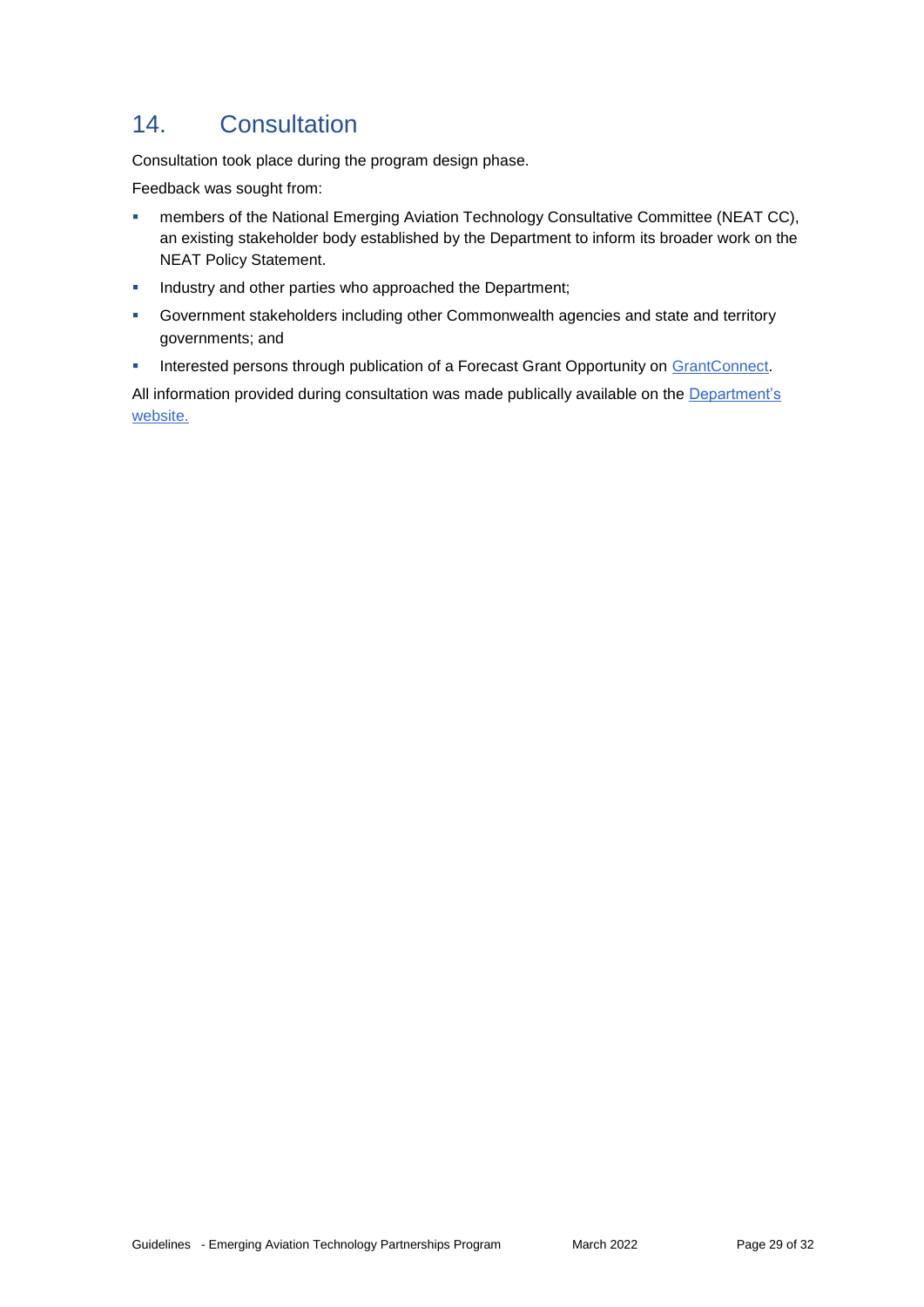# 15. Glossary

| <b>Term</b>                                                       | <b>Definition</b>                                                                                                                                                                                                                                                                                                                                                                           |
|-------------------------------------------------------------------|---------------------------------------------------------------------------------------------------------------------------------------------------------------------------------------------------------------------------------------------------------------------------------------------------------------------------------------------------------------------------------------------|
| accountable authority                                             | see subsection 12(2) of the <i>Public Governance</i> ,<br>Performance and Accountability Act 2013.                                                                                                                                                                                                                                                                                          |
| administering entity                                              | when an entity that is not responsible for the policy, is<br>responsible for the administration of part or all of the grant<br>administration processes.                                                                                                                                                                                                                                    |
| assessment criteria                                               | are the specified principles or standards, against which<br>applications will be judged. These criteria are also used to<br>assess the merits of proposals and, in the case of a<br>competitive grant opportunity, to determine application<br>rankings.                                                                                                                                    |
| commencement date                                                 | the expected start date for the grant activity.                                                                                                                                                                                                                                                                                                                                             |
| <b>Commonwealth Grants Rules and</b><br><b>Guidelines (CGRGs)</b> | establish the overarching Commonwealth grants policy<br>framework and articulate the expectations for all non-<br>corporate Commonwealth entities in relation to grants<br>administration. Under this overarching framework, non-<br>corporate Commonwealth entities undertake grants<br>administration based on the mandatory requirements and<br>key principles of grants administration. |
| completion date                                                   | the expected date that the grant activity must be completed<br>and the grant spent by.                                                                                                                                                                                                                                                                                                      |
| co-sponsoring entity                                              | when two or more entities are responsible for the policy and<br>the appropriation for outcomes associated with it.                                                                                                                                                                                                                                                                          |
| date of effect                                                    | can be the date on which a grant agreement is signed or a<br>specified starting date. Where there is no grant agreement,<br>entities must publish information on individual grants as<br>soon as practicable.                                                                                                                                                                               |
| decision maker                                                    | the person who makes a decision to award a grant.                                                                                                                                                                                                                                                                                                                                           |
| eligibility criteria                                              | refer to the mandatory criteria which must be met to qualify<br>for a grant. Assessment criteria may apply in addition to<br>eligibility criteria.                                                                                                                                                                                                                                          |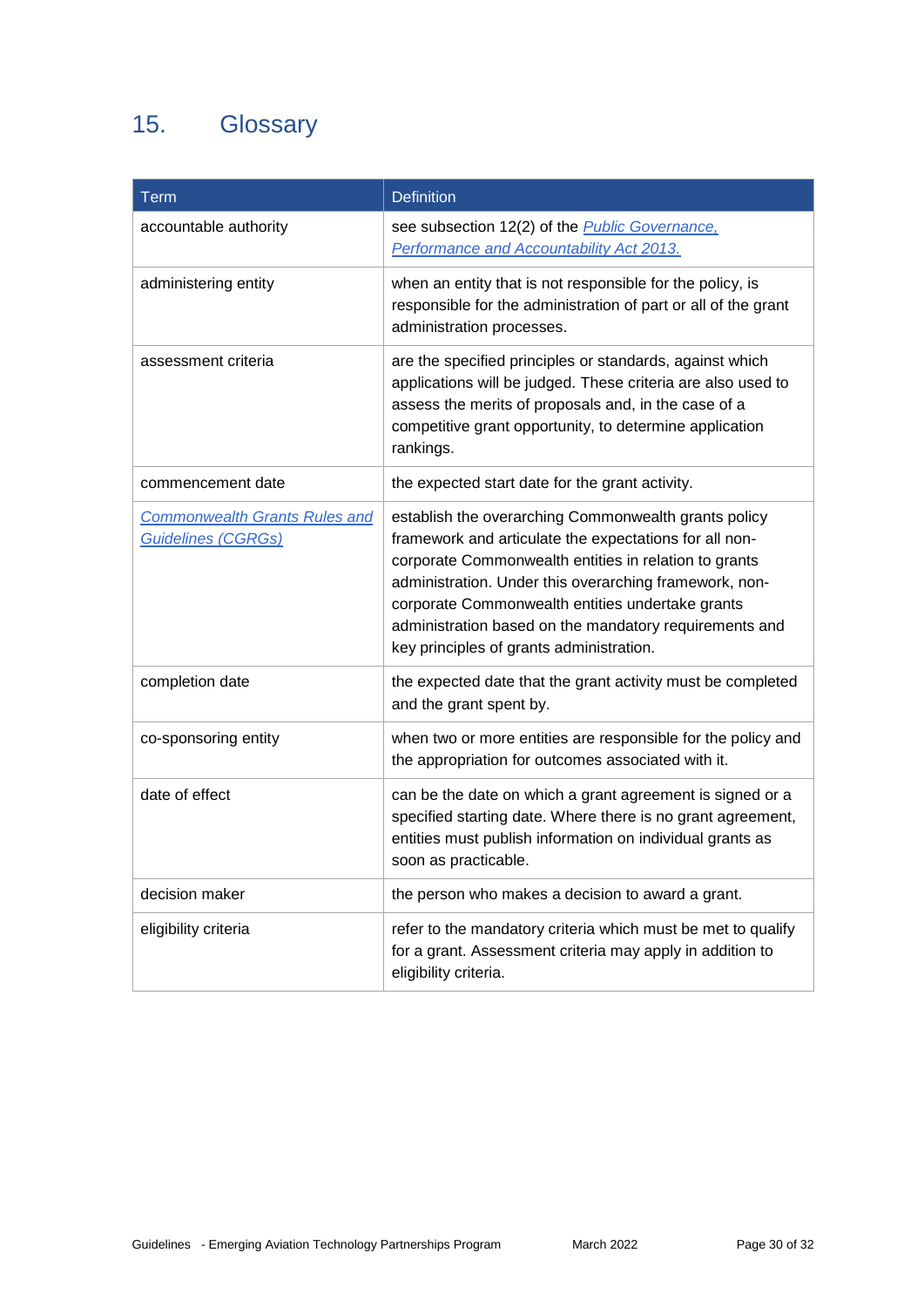| <b>Term</b>               | <b>Definition</b>                                                                                                                                                                                                                                                                                                                                                                  |
|---------------------------|------------------------------------------------------------------------------------------------------------------------------------------------------------------------------------------------------------------------------------------------------------------------------------------------------------------------------------------------------------------------------------|
| grant                     | for the purposes of the CGRGs, a 'grant' is an arrangement<br>for the provision of financial assistance by the<br>Commonwealth or on behalf of the Commonwealth:                                                                                                                                                                                                                   |
|                           | a. under which relevant money <sup>6</sup> or other<br>Consolidated Revenue Fund (CRF) money <sup>7</sup> is<br>to be paid to a grantee other than the<br>Commonwealth; and                                                                                                                                                                                                        |
|                           | b. which is intended to help address one or more<br>of the Australian Government's policy<br>outcomes while assisting the grantee achieve<br>its objectives.                                                                                                                                                                                                                       |
| grant activity/activities | refers to the project/tasks/services that the grantee is<br>required to undertake.                                                                                                                                                                                                                                                                                                 |
| grant agreement           | sets out the relationship between the parties to the<br>agreement, and specifies the details of the grant.                                                                                                                                                                                                                                                                         |
| GrantConnect              | is the Australian Government's whole-of-government grants<br>information system, which centralises the publication and<br>reporting of Commonwealth grants in accordance with the<br>CGRGs.                                                                                                                                                                                        |
| grant opportunity         | refers to the specific grant round or process where a<br>Commonwealth grant is made available to potential<br>grantees. Grant opportunities may be open or targeted, and<br>will reflect the relevant grant selection process.                                                                                                                                                     |
| grant program             | a 'program' carries its natural meaning and is intended to<br>cover a potentially wide range of related activities aimed at<br>achieving government policy outcomes. A grant program is<br>a group of one or more grant opportunities under a single<br>Department of Infrastructure, Transport, Regional<br>Development and Communications Portfolio Budget<br>Statement Program. |
| grantee                   | the individual/organisation which has been selected to<br>receive a grant.                                                                                                                                                                                                                                                                                                         |
| innovation                | the creation, development and implementation of a new<br>product, process or service, with the aim of improving<br>efficiency, effectiveness or competitive advantage.                                                                                                                                                                                                             |
| major expenditure         | Expenditure over \$500,000                                                                                                                                                                                                                                                                                                                                                         |

-

<sup>6</sup> Relevant money is defined in the PGPA Act. See section 8, Dictionary.

<sup>7</sup> Other CRF money is defined in the PGPA Act. See section 105, Rules in relation to other CRF money.